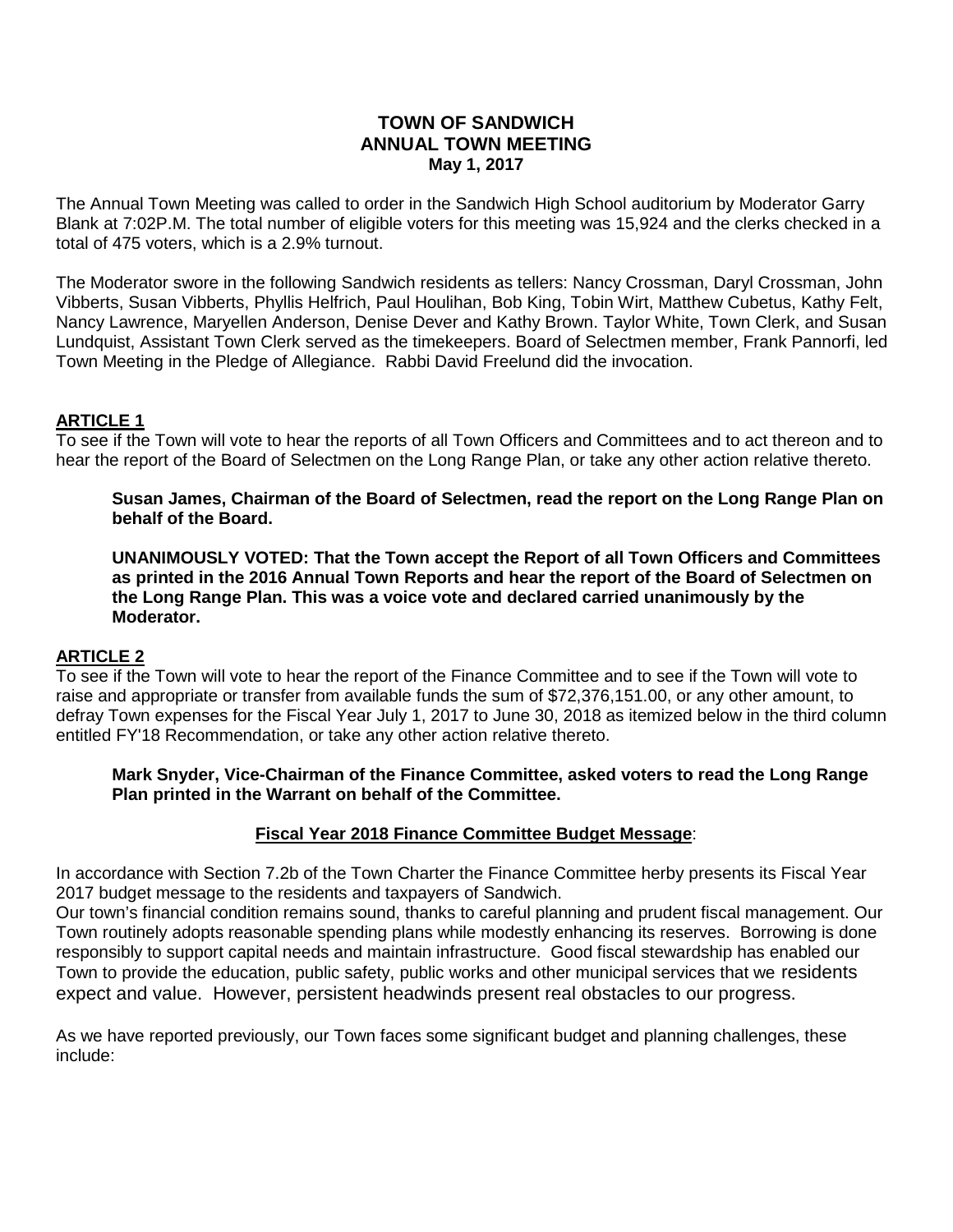• Our town's revenue increases are constrained by law and can only rise modestly at an estimated annual rate of about 3.0% – 3.5%. With select costs routinely increasing at a greater rate, it remains difficult to maintain current service levels;

• Our largest expense is our schools, which, having absorbed significant declines in enrollment and consolidating buildings continue to struggle to contain expenses. Despite servicing far fewer students than 5 or 10 years ago, increasing education-related costs, including staff compensation and student services for children with disabilities, as well as ever escalating state tuition assessments continues to put pressure on the municipal budget;

• Significant capital projects remain to be funded, including: the renovation or disposal of the Wing School, unknown costs associated with beach restoration and to be determined costs for water resource management plus much needed road repairs and maintenance as well as existing fire station and other municipal building improvements; and,

• Health and other municipal employee insurance costs represent an ever-growing current and future town payable.

Despite these and other serious fiscal challenges that require a constant focus on cost containment, our longer-term budget outlook is not entirely gloomy. Town leaders have worked closely with NRG, the owner of the Canal Plant and have announced a multi-year, multi-million dollar agreement with NRG that will provide real and meaningful budget planning flexibility to town officials long-accustomed to simply making do; and could offer residential taxpayers a modest degree of real property tax relief.

The process of creating a spending plan with limited funds is always a challenge. It is hard work to build a budget that enables our schools, public safety and municipal services departments to continue to provide quality services within the confines of available resources. Many Town officials, both appointed and elected, work diligently to create our budget. The Finance Committee appreciates their hard work, energy and effort. Their jobs are difficult and sometimes thankless.

The Finance Committee routinely provides meaningful, specific and actionable financial advice and recommendations to the School Committee, Board of Selectmen, Town staff and most importantly, to you the taxpayers and voters of Sandwich. Finance Committee members take their mission and work very seriously. We work diligently to deliver a complete, fair and reasonable assessment of the Town's financial plan, current budget and longer-term fiscal stewardship. We are grateful for the opportunity and honor we have to serve you our neighbors and fellow taxpayers.

Respectfully submitted,

Bob Guerin, Chairman Mark I. Snyder, Vice Chairman Matthew D. Anderson Gwendolyn (Gwenn) Hope Dyson Charles M. Holden James J. Lehane Richard J. Reilly Anthony P. Teixeira Laura B. Wing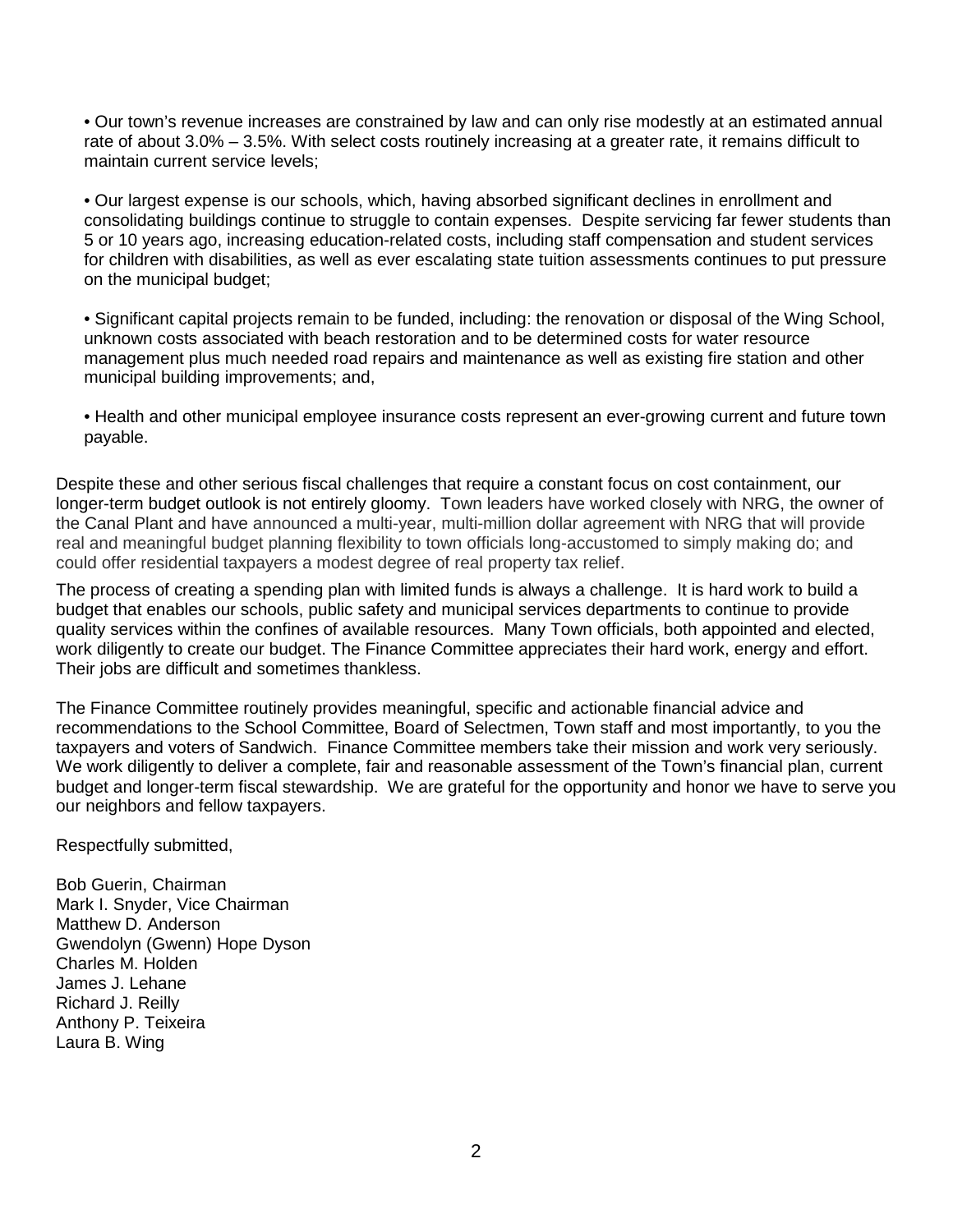# **FY'18 BUDGET TOTALS**

|            |                              | <b>FY'16</b>         | <b>FY'17</b>         | <b>FY'18</b>   |
|------------|------------------------------|----------------------|----------------------|----------------|
| <u>No.</u> | <b>Department</b>            | <b>Appropriation</b> | <b>Appropriation</b> | Recommendation |
| 114        | Moderator                    | 450                  | 450                  | 450            |
| 123        | Selectmen/Manager            | 467,269              | 479,632              | 497,081        |
|            | <b>Personnel Expenses</b>    | 244,875              | 414,500              | 259,426        |
| 131        | <b>Finance Committee</b>     | 3,400                | 3,400                | 3,400          |
| 135        | Accounting                   | 226,810              | 214,338              | 208,269        |
| 141        | Assessing                    | 384,818              | 387,126              | 385,229        |
| 145        | Treasurer                    | 205,882              | 210,809              | 225,081        |
| 146        | <b>Tax Collector</b>         | 201,800              | 197,601              | 202,711        |
| 147        | <b>Tax Title</b>             | 35,000               | 35,000               | 35,000         |
| 151        | Legal                        | 300,000              | 300,000              | 300,000        |
| 152        | <b>Human Resources</b>       | 170,163              | 176,338              | 181,656        |
| 161        | <b>Town Clerk</b>            | 165,677              | 172,001              | 182,361        |
| 162        | Elect. & Registration        | 60,750               | 70,250               | 50,250         |
| 171        | <b>Natural Resources</b>     | 270,676              | 274,814              | 281,237        |
| 175        | Planning & Development       | 222,299              | 218,046              | 218,160        |
| 190        | <b>Facilities Management</b> | 522,455              | 530,350              | 599,440        |
| 195        | <b>Town Reports</b>          | 11,000               | 11,000               | 11,000         |
| 196        | <b>Bind Records</b>          | 6,000                | 6,000                | 6,000          |
| 197        | Info. Technology             | 529,329              | 537,012              | 574,902        |
|            | Total 100s                   | 4,028,653            | 4,238,667            | 4,221,653      |
| 210        | <b>Police Department</b>     | 4,098,264            | 4,333,512            | 4,479,098      |
| 220        | <b>Fire Department</b>       | 3,211,210            | 3,273,122            | 3,409,792      |
| 241        | Inspections                  | 265,317              | 273,268              | 278,281        |
| 244        | Sealer of Weights & Measures | 200                  | 200                  | 200            |
| 291        | <b>Emergency Management</b>  | 11,500               | 11,500               | 11,500         |
| 294        | Forest Warden                | 1,500                | 1,500                | 1,500          |
| 297        | <b>Bourne Shellfish</b>      | 4,000                | 4,000                | 4,000          |
| 299        | <b>Greenhead Fly</b>         | 2,000                | 2,000                | 2,000          |
|            | Total 200s                   | 7,593,991            | 7,899,102            | 8,186,371      |
| 300        | <b>School Department</b>     | 30,915,593           | 31,715,518           | 32,578,784     |
| 313        | <b>UCCRVTS</b>               | 2,049,172            | 2,184,779            | 2,157,422      |
|            | Total 300s                   | 32,964,765           | 33,900,297           | 34,736,206     |
| 410        | DPW - Engineering            | 188,745              | 194,367              | 201,142        |
| 420        | <b>DPW</b>                   | 1,467,558            | 1,678,698            | 1,722,366      |
| 421        | Snow & Ice                   | 250,014              | 400,000              | 400,000        |
| 424        | <b>Streetlights</b>          | 30,000               | 30,000               | 25,000         |
|            | <b>Total 400s</b>            | 1,936,317            | 2,303,065            | 2,348,508      |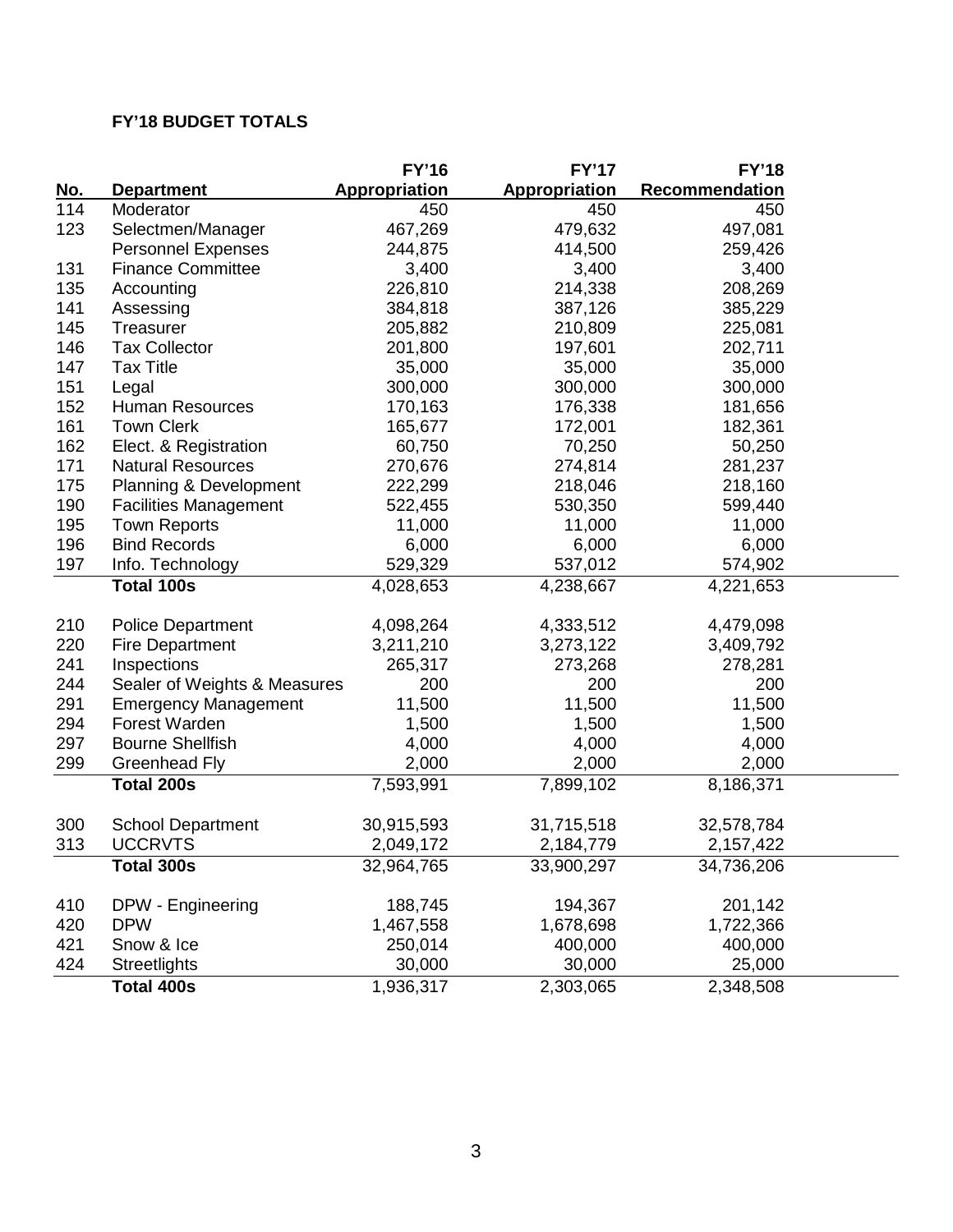|     |                                                              | <b>FY'16</b>  | <b>FY'17</b>  | <b>FY'18</b>          |  |
|-----|--------------------------------------------------------------|---------------|---------------|-----------------------|--|
| No. | <b>Department</b>                                            | Appropriation | Appropriation | <b>Recommendation</b> |  |
| 510 | <b>Health Department</b>                                     | 187,330       | 191,771       | 199,288               |  |
| 522 | <b>Nursing Department</b>                                    | 145,742       | 152,412       | 144,468               |  |
| 540 | <b>Social Services</b>                                       | 35,000        | 35,000        | 35,000                |  |
| 541 | <b>COA</b>                                                   | 217,769       | 230,048       | 236,711               |  |
| 543 | Veterans                                                     | 45,500        | 55,500        | 73,000                |  |
|     | Total 500s                                                   | 573,290       | 664,731       | 688,467               |  |
| 610 | Library                                                      | 944,017       | 949,833       | 998,332               |  |
| 630 | Recreation                                                   | 155,787       | 161,834       | 170,252               |  |
| 650 | DPW - Parks                                                  | 20,850        | 20,850        | 25,850                |  |
| 671 | Hoxie / Grist Mill                                           | 20,000        | 20,000        | 25,500                |  |
| 693 | <b>Memorial Day</b>                                          | 1,200         | 1,200         | 1,200                 |  |
| 694 | <b>Historic District</b>                                     | 13,000        | 14,750        | 14,750                |  |
|     | <b>Total 600s</b>                                            | 1,154,854     | 1,168,467     | 1,235,884             |  |
|     | <b>Operating Budget Subtotal:</b>                            | 48,309,921    | 50,174,329    | 51,417,089            |  |
| 135 | Sanitation, Marina & SHGC Indirect Costs Transfers<br>45,000 |               |               |                       |  |
| 171 | <b>Waterways Fund Transfer</b>                               |               |               | 7,500                 |  |
| 220 | <b>Ambulance Fund Transfer</b>                               | 1,200,000     |               |                       |  |
| 630 | Beach & Recreation Account Transfers (incl. Sandy Neck)      |               |               | 237,572               |  |
| 650 | <b>Cemetery Trust Fund Transfer</b>                          |               |               | 25,000                |  |
| 671 | Hoxie House / Grist Mill Transfer<br>27,500                  |               |               |                       |  |
|     | <b>Inter-Fund Transfers Subtotal:</b>                        |               |               | 1,542,572             |  |
|     |                                                              |               |               |                       |  |
| 132 | <b>Reserve Fund</b>                                          |               |               | 500,000               |  |
| 710 | Short Term Debt                                              |               |               | 50,000                |  |
| 750 | Debt                                                         |               |               | 2,566,171             |  |
| 910 | <b>Group Health Insurance</b>                                |               |               | 10,750,000            |  |
| 912 | Medicare                                                     |               |               | 674,160               |  |
| 940 | Property & Liability Insurance                               |               |               | 1,050,000             |  |
| 941 | <b>Unemployment Account</b>                                  |               |               | 100,000               |  |
| 941 | <b>OPEB Trust Fund</b>                                       |               |               | 100,000               |  |
| 950 | <b>Retirement Assessment</b>                                 |               |               | 3,626,159             |  |
|     | Other Budget Accounts Subtotal:                              |               |               | 19,416,490            |  |

## **FY'18 BUDGET TOTAL: 72,376,151**

**UNANIMOUSLY VOTED: That the Town hear the report of the Finance Committee and raise and appropriate \$69,363,495; transfer and appropriate \$1,370,084 from Free Cash; transfer and appropriate \$1,200,000 from the ambulance receipts reserved for appropriation account; transfer and appropriate \$100,000 from overlay surplus; transfer and appropriate \$15,000 from Sandwich East Boat Basin Marina funds; transfer and appropriate \$15,000 from the Sandwich Hollows Golf Club enterprise fund; transfer and appropriate \$15,000 from the DPW – Sanitation Division enterprise fund; transfer and appropriate \$237,572 from the beach parking receipts reserved for appropriation account; transfer and appropriate \$27,500 from the Hoxie House /**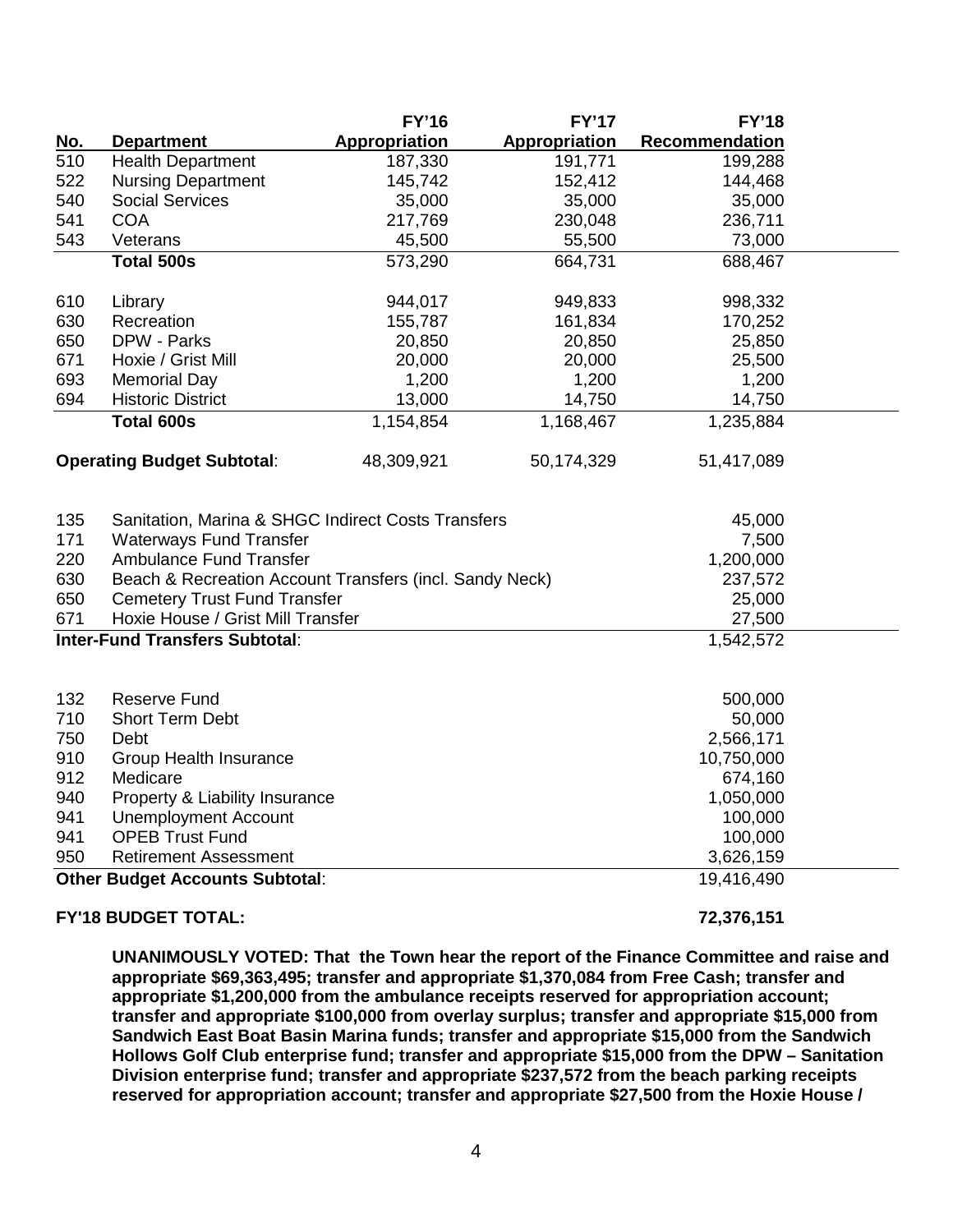**Grist Mill receipts reserved for appropriation account; transfer and appropriate \$7,500 from the Waterways Fund; transfer and appropriate \$25,000 from cemetery trust funds; and raise and appropriate \$100,000 for the OPEB Trust Fund; to defray Town expenses for the Fiscal Year 2018 as itemized in the third column entitled FY'18 Recommendation, as printed in the Warrant under Article 2, and set the compensation of elected officials as follows:**

| <b>Moderator</b>                   | 450    |
|------------------------------------|--------|
| <b>Chairman Board of Selectmen</b> | 3,000  |
| Selectmen – 4 each                 | 2,500  |
| <b>Chairman Board of Assessors</b> | 2,000  |
| Assessors - 2 each                 | 1,500  |
| <b>Town Clerk</b>                  | 78,627 |

**This was a voice vote and declared carried unanimously by the Moderator.**

## **ARTICLE 3**

To see if the Town will vote in accordance with the provisions of M.G.L. c.44, §53F½ to raise and appropriate or transfer from available funds a sum of money, to be expended under the direction of the Board of Selectmen, for the purpose of establishing the FY'18 enterprise fund budget for the Department of Public Works Sanitation Division, or take any other action relative thereto.

**UNANIMOUSLY VOTED: That the Town transfer and appropriate \$800,000 from DPW – Sanitation Division receipts and transfer and appropriate \$238,839 from the DPW – Sanitation Division enterprise fund retained earnings, to be expended under the direction of the Board of Selectmen, for establishing the Fiscal Year 2018 Enterprise Fund operating budget for the DPW – Sanitation Division. This was a voice vote and declared carried unanimously by the Moderator.**

## **ARTICLE 4**

To see if the Town will vote in accordance with the provisions of M.G.L. c.44, §53F½ to raise and appropriate or transfer from available funds a sum of money, to be expended under the direction of the Board of Selectmen, for the purpose of establishing the FY'18 enterprise fund budget for Sandwich Hollows Golf Club, or take any other action relative thereto.

**UNANIMOUSLY VOTED: That the Town transfer and appropriate \$900,000 from Golf Department Receipts and transfer and appropriate \$16,583 from the Golf Department enterprise fund retained earnings, to be expended under the direction of the Board of Selectmen, for establishing the Fiscal Year 2018 Enterprise Fund operating budget for Sandwich Hollows Golf Club. This was a voice vote and declared carried unanimously by the Moderator.**

## **ARTICLE 5**

To see if the Town will vote in accordance with the provisions of M.G.L. c.44, §53F½ to raise and appropriate or transfer from available funds a sum of money, to be expended under the direction of the Board of Selectmen, for the purpose of establishing the FY'18 enterprise fund budget for the Sandwich Marina – East Boat Basin, or take any other action relative thereto.

**UNANIMOUSLY VOTED: That the Town transfer and appropriate \$1,628,664 from Sandwich East Boat Basin Marina Receipts, and transfer and appropriate \$126,556 from the Sandwich East Boat Basin Marina enterprise fund retained earnings, to be expended under the direction of the Board of Selectmen, for establishing the Fiscal Year 2018 Enterprise Fund operating budget for the Sandwich East Boat Basin Marina**. **This was a voice vote and declared carried unanimously by the Moderator.**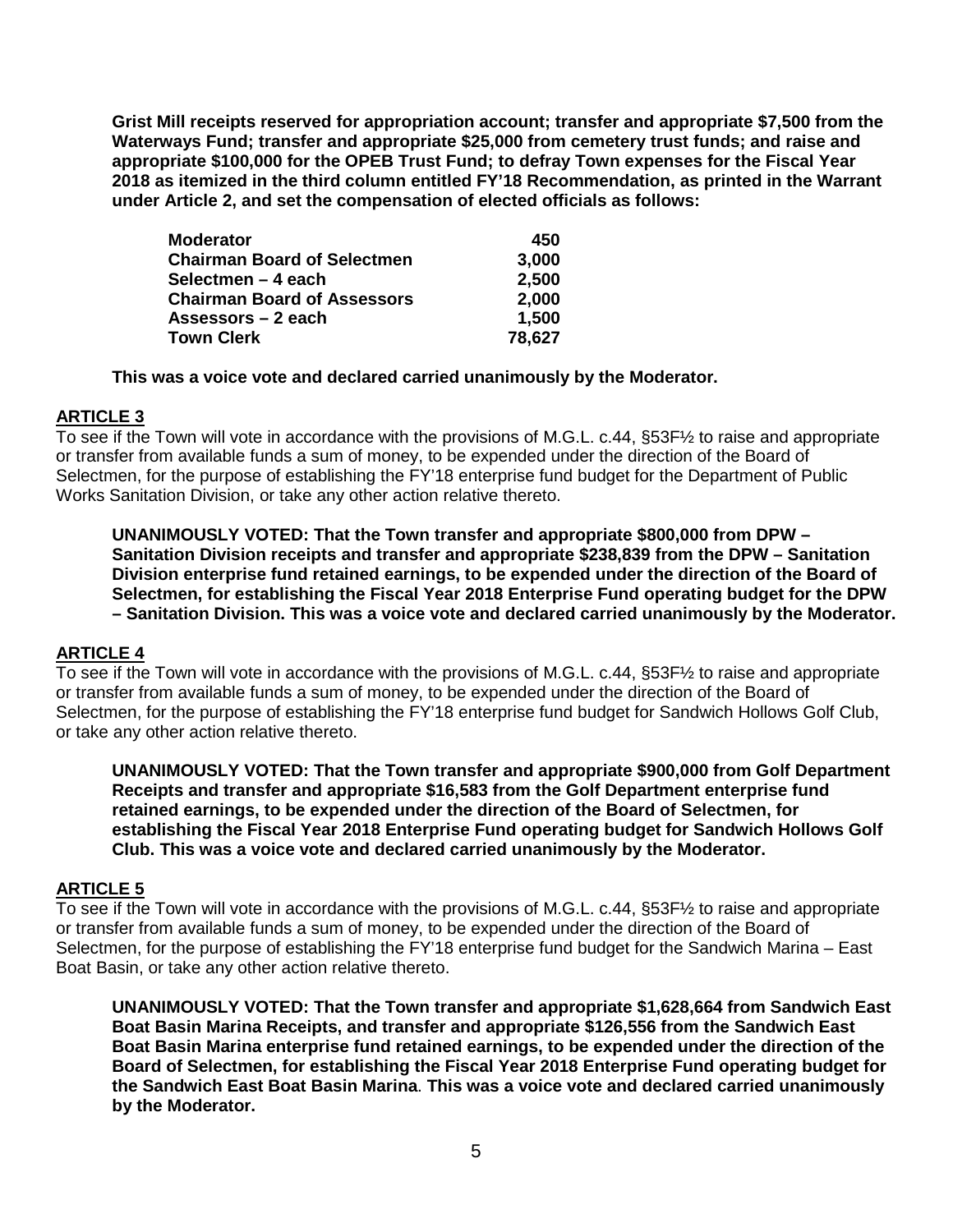# **ARTICLE 6**

To see if the Town will vote to amend the Sandwich Town Bylaws by adding a new Section 2.11, Departmental Revolving Funds, to read as follows:

## **Section 2.11 Departmental Revolving Funds**

Part 1. There are hereby established in the Town of Sandwich pursuant to the provisions of G.L. c.44, §53E1/<sub>2</sub>, the following Revolving Funds:

| <b>Revolving</b>     | <b>Authorized to Spend</b>       | <b>Revenue</b>  | Use of              |
|----------------------|----------------------------------|-----------------|---------------------|
| <b>Fund</b>          | <b>Fund</b>                      | <b>Source</b>   | <b>Fund</b>         |
| Recreation           | <b>Recreation Director &amp;</b> | Program fees &  | Recreation          |
| Programs             | <b>Town Manager</b>              | charges         | programs            |
| Solar Energy / Town  | <b>Facilities Director &amp;</b> | Green energy    | Town utility        |
| <b>Utilities</b>     | <b>Town Manager</b>              | payments        | expenses            |
| <b>Town Hall</b>     | <b>Facilities Director &amp;</b> | Facility fees & | Town Hall & monitor |
| Meeting Room         | <b>Town Manager</b>              | charges         | expenses            |
| Oak Crest Cove       | <b>Facilities Director &amp;</b> | Facility fees & | Oak Crest Cove      |
| <b>Expenses</b>      | Town Manager                     | charges         | expenses            |
| Sandwich: A Cape Cod | Town Clerk &                     | Book sales &    | Book-related        |
| Town Book            | <b>Town Manager</b>              | charges         | expenses            |

Part 2. Expenditures from each revolving fund set forth herein shall be subject to the limitation established annually by Town Meeting or any increase therein as may be authorized in accordance with G.L. c.44, §53E½.

## **AND FURTHER,**

To see if the Town will vote in accordance with the provisions of M.G.L. c.44, §53E1/2 to authorize revolving funds for the following Town departments for FY'18, to be expended under the direction of the Board of Selectmen, in accordance with the following list:

| <b>Revolving Account</b>       | <b>Expenditure Limit</b> |
|--------------------------------|--------------------------|
| <b>Recreation Programs</b>     | \$400,000                |
| Solar Energy / Town Utilities  | \$100,000                |
| Town Hall Meeting Room         | \$10,000                 |
| Oak Crest Cove Expenses        | \$10,000                 |
| Sandwich: A Cape Cod Town Book | \$3,000                  |

or take any other action relative thereto.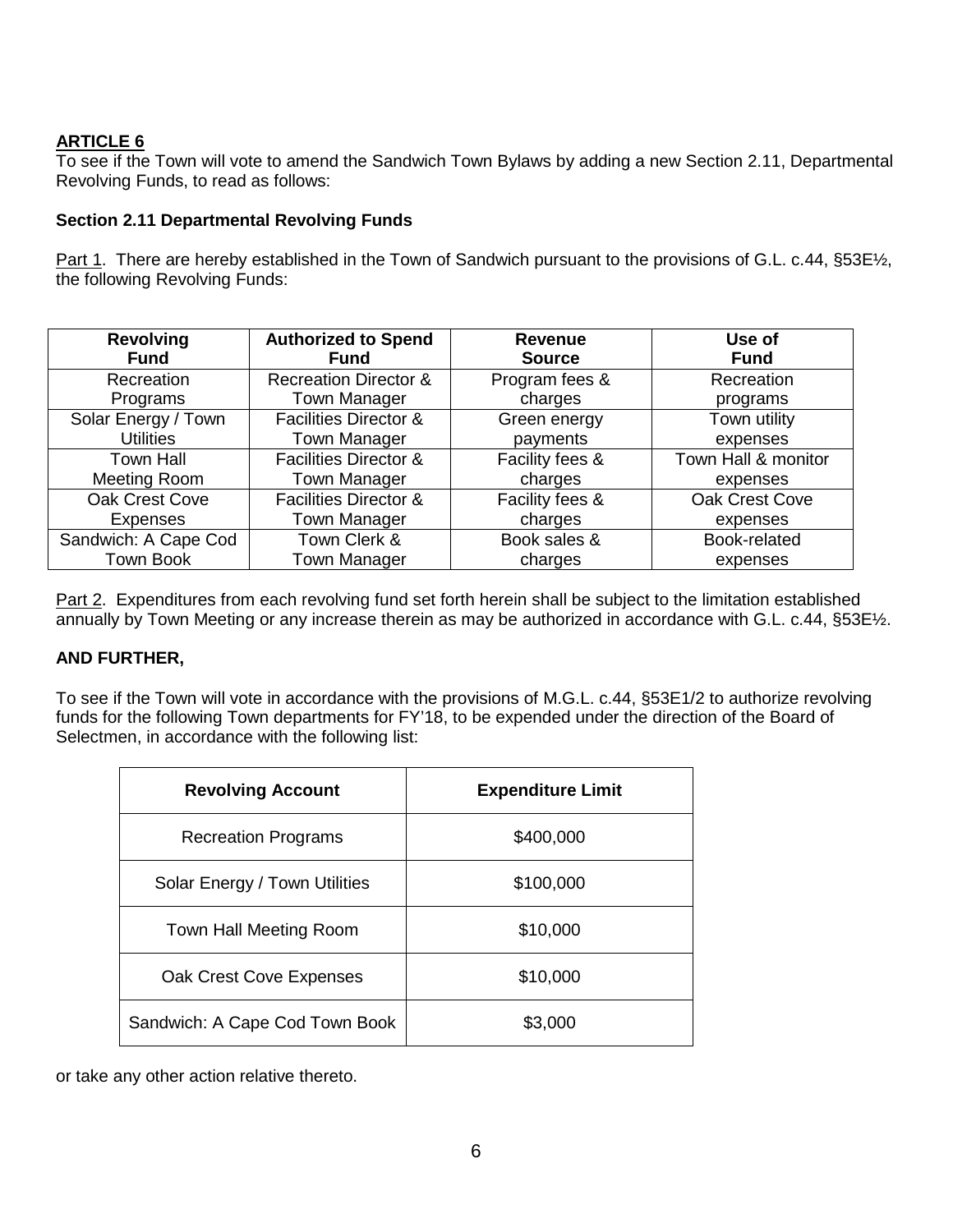**UNANIMOUSLY VOTED: That the Town amend the Sandwich Town Bylaws by adding a new Section 2.11, Departmental Revolving Funds, and authorize Town Department revolving funds for Fiscal Year 2018, to be expended under the direction of the Board of Selectmen, all as printed in the Warrant under Article 6.This was a voice vote and declared carried unanimously by the Moderator.**

### **ARTICLE 7**

To see if the Town will vote to hear the report of the Capital Improvement Planning Committee, and further, to raise and appropriate or transfer from available funds the sum of \$1,502,706.00, or any other amount, to be expended under the direction of the Board of Selectmen, for the purpose of purchasing and repairing equipment, vehicles, and buildings, and providing related services in accordance with the following list:

| Natural Resources - Replace Pick-up Truck                     | 38,685  |
|---------------------------------------------------------------|---------|
| Natural Resources - Ryder Conservation Land Utility Repairs   | 21,000  |
| Facilities Department - Town Building Repairs/Improvements    | 125,000 |
| Facilities Department - Town Neck Beach Portable Bathhouse    | 100,000 |
| Police Department - Upgrade Portable Radios                   | 52,000  |
| Police Department - Vehicle Light Bars & Related Improvements | 17,200  |
| Fire Department - Ambulance Replacement w/Stretcher System    | 250,000 |
| Fire Department – IV Medication Pumps                         | 25,000  |
| Fire Department - Extraction Tool Replacement                 | 65,000  |
| School Department - School Building Repairs/Improvements      | 125,000 |
| School Department - SHS Hot Water System Improvements         | 50,000  |
| School Department - School IT Networking & Infrastructure     | 175,000 |
| DPW - Engineering Department - SUV Replacement                | 24,000  |
| DPW - Highway Department - Paving Hot Box                     | 45,000  |
| DPW - Sanitation Department - Solid Waste Trailer             | 75,000  |
| DPW - Sanitation Department - Replace Compost Area Walls      | 10,000  |
| Health Department – Wastewater Planning & Implementation      | 150,000 |
| Library Department - Library Building Improvements            | 120,811 |
| Natural Resources - Buoys & Tackle                            | 5,500   |
| Natural Resources - Ryder Conservation Land Utility Survey    | 4,950   |
| Natural Resources - Tractor Attachments                       | 6,390   |
| Natural Resources - Ryder Conservation Land Security Cameras  | 9,570   |
| Fire Department – Fire Apparatus Mounting Hardware            | 3,000   |
| <b>DPW</b> - Highway Department - Stump Grinder Trailer       | 9,500   |

## **Capital List Total** 1,502,706

## **AND FURTHER**,

To offset the cost of the capital projects listed in Article 7, to see if the Town will vote to transfer and appropriate the sum of \$275,000.00, or any other amount, from the Ambulance Fund; transfer and appropriate the sum of \$85,000.00, or any other amount, from the DPW – Sanitation Enterprise Fund; and transfer and appropriate the sum of \$41,417.00, or any other amount, from unexpended balances in prior Library Department capital projects that were authorized by the May 4, 2015 Annual Town Meeting under Article 7 for elevator and fire alarm system improvements, to be expended under the direction of the Board of Selectmen, for a net FY'18 capital appropriation of \$1,101,289.00, or any other amount,

or take any other action relative thereto.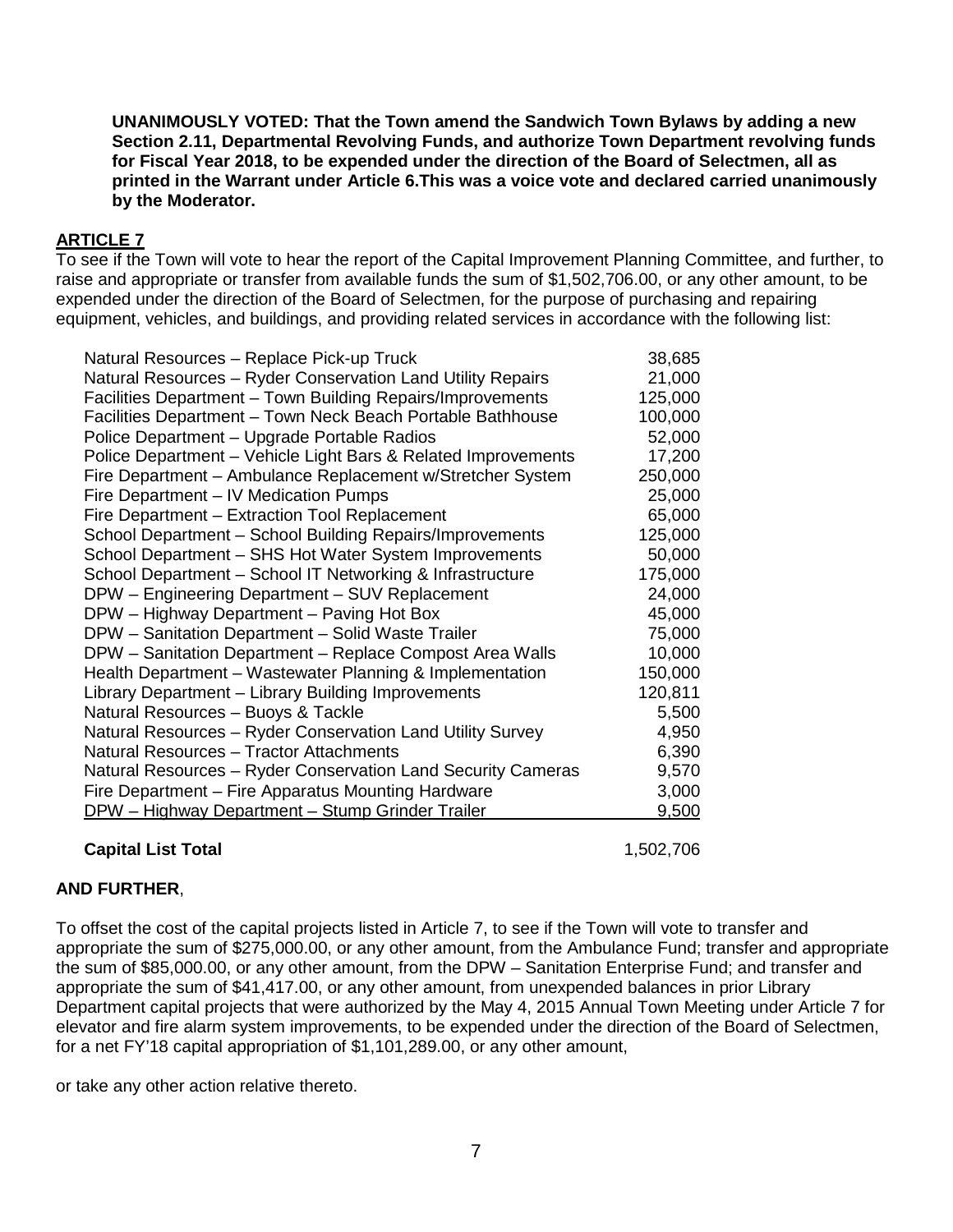**VOTED: That the Town hear the report of the Capital Improvement Planning Committee and transfer and appropriate \$1,101,289 from Free Cash, transfer and appropriate \$275,000 from the Ambulance Fund receipts reserved for appropriation account, transfer and appropriate \$85,000 from the DPW – Sanitation Division enterprise fund retained earnings, and transfer and appropriate \$41,417 in unexpended balances in prior fiscal year Library Department capital projects, to be expended under the direction of the Board of Selectmen, for the purpose of repairing equipment, vehicles and buildings, and providing related services as printed in Warrant under Article 7.This was a voice vote and declared carried by the Moderator.**

## **ARTICLE 8**

To see if the Town will vote in accordance with M.G.L. c.40, §5B to raise and appropriate or transfer from available funds a sum of \$250,000.00, or any other amount, to be transferred into the Stabilization Fund, or take any other action relative thereto.

### **UNANIMOUSLY VOTED: That the Town transfer and appropriate \$250,000 from Free Cash to the Stabilization Fund. This was a voice vote and declared carried unanimously by the Moderator.**

### **ARTICLE 9**

To see if the Town will vote to raise and appropriate or transfer from available funds a sum of \$45,346.00, or any other amount, to be expended under the direction of the Board of Selectmen, for the purpose of funding the FY'18 Sandwich Promotions Fund as established under Chapter 227 of the Acts of 1997, or take any other action relative thereto.

**UNANIMOUSLY VOTED: That the Town transfer and appropriate \$45,346 from the Sandwich Promotions Fund, to be expended under the direction of the Board of Selectmen, for funding the Fiscal Year 2018 Sandwich Promotions Fund as established under Chapter 227 of the Acts of 1997.This was a voice vote and declared carried unanimously by the Moderator.**

### **ARTICLE 10**

To see if the Town will vote to appropriate the sum of money, received or to be received, from the Chapter 90 State Aid to Highways Program for highway construction and/or maintenance on any State approved road during FY'18, or take any other action relative thereto.

**UNANIMOUSLY VOTED: That the Town appropriate amounts to be received from Chapter 90 State Aid to Highways Program for highway construction and/or maintenance on any State approved road during Fiscal Year 2018. This was a voice vote and declared carried unanimously by the Moderator.**

### **ARTICLE 11**

To see if the Town will vote to transfer and appropriate the sum of \$29,812.00, or any other amount, to be expended under the direction of the School Committee, from the Sandwich High School cellular antenna lease receipt reserved for appropriation account, for the purpose of the maintenance and improvement of exterior athletic fields and facilities at Sandwich High School, or take any other action relative thereto.

**UNANIMOUSLY VOTED: That the Town transfer and appropriate \$29,812 from the Sandwich High School cellular antenna lease receipts reserved for appropriation account, for the maintenance and improvement of exterior athletic fields and facilities at Sandwich High School. This was a voice vote and declared carried unanimously by the Moderator.**

### **ARTICLE 12**

To see if the Town will vote to transfer and appropriate the sum of \$58,654.00, or any other amount, from the beach renourishment receipts reserved for appropriation account, to be expended under the direction of the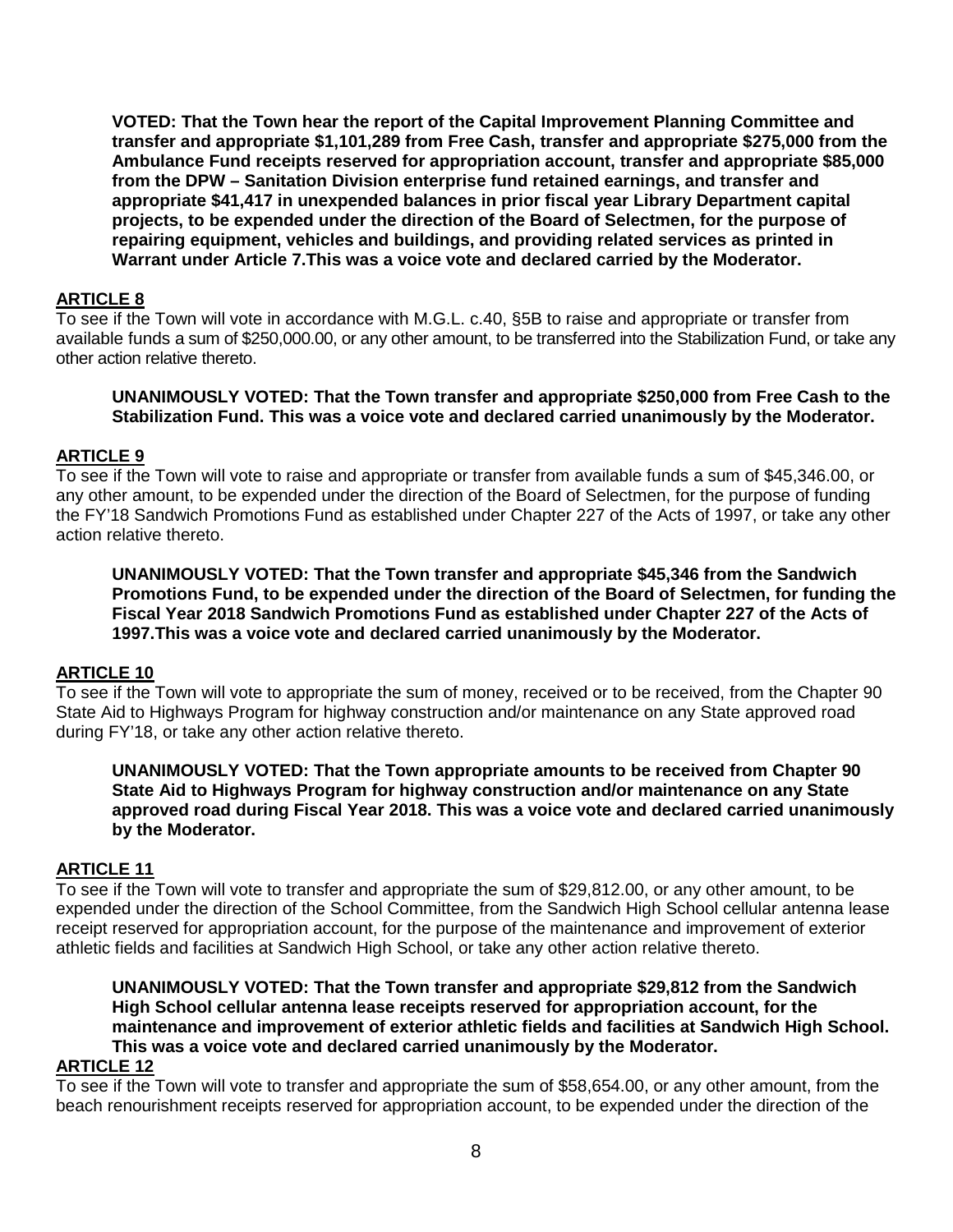Board of Selectmen, for the purpose of funding future public ocean beach and dune renourishment projects, or take any other action relative thereto.

**UNANIMOUSLY VOTED: That the Town transfer and appropriate \$58,654 from the beach renourishment receipts reserved for appropriation account, to be expended under the direction of the Board of Selectmen, for funding future public ocean beach and dune renourishment projects. This was a voice vote and declared carried unanimously by the Moderator.**

## **ARTICLE 13**

To see if the Town will vote to raise and appropriate, or transfer from available funds, a sum of money for the purpose of designing and constructing improvements to Sandwich public roads and related infrastructure, including all costs incidental and related thereto, and further to authorize the Board of Selectmen to enter into any and all contracts necessary to carry out such project; provided that said appropriation shall be contingent upon the passage of a so-called proposition two and one-half capital expenditure exclusion referendum in accordance with M.G.L. c.59,  $\S21C(i\frac{1}{2})$ , or take any other action relative thereto.

**VOTED: That the Town raise and appropriate \$1,300,000 for the purpose of designing and constructing improvements to Sandwich public roads and related infrastructure, including all costs incidental and related thereto, and further to authorize the Board of Selectmen to enter into any and all contracts necessary to carry out such project; provided that said appropriation shall be contingent upon the passage of a so-called proposition two and one-half capital expenditure exclusion referendum in accordance with M.G.L. c.59, §21C(i½). This was a voice vote and declared carried by the Moderator.**

### **ARTICLE 14**

To see if the Town will vote to supplement each prior vote of the Town that authorizes the borrowing of money to pay costs of capital projects to provide that, in accordance with Chapter 44, Section 20 of the General Laws, the premium received by the Town upon the sale of any bonds or notes thereunder, less any such premium applied to the payment of the costs of issuance of such bonds or notes, may be applied to pay project costs and the amount authorized to be borrowed for each such project shall be reduced by the amount of any such premium so applied; or take any other action relative thereto.

**UNANIMOUSLY VOTED: That the Town supplement each prior vote of the Town that authorizes the borrowing of money to pay costs of capital projects to provide that, in accordance with Chapter 44, Section 20 of the General Laws, the premium received by the Town upon the sale of any bonds or notes thereunder, less any such premium applied to the payment of the costs of issuance of such bonds or notes, may be applied to pay project costs and the amount authorized to be borrowed for each such project shall be reduced by the amount of any such premium so applied. This was a voice vote and declared carried unanimously by the Moderator.**

## **ARTICLE 15**

To see if the Town will vote to hear and act on the report of the Community Preservation Committee on the FY'18 Community Preservation budget and to appropriate from the Community Preservation Fund FY'18 estimated annual revenues the sum of \$75,000.00, or any other sum, to meet the administrative expenses and all other necessary and proper expenses of the Community Preservation Committee for FY'18; and further to reserve for future appropriation a sum of money from the Community Preservation Fund estimated annual revenues for open space, historic resources, and community housing purposes, as well as a sum of money to be placed in the FY'18 Budgeted Reserve for general Community Preservation Act purposes; and further to appropriate from the Community Preservation Fund a sum or sums of money for previously authorized Community Preservation Act debt payments; and further to appropriate from the Community Preservation Fund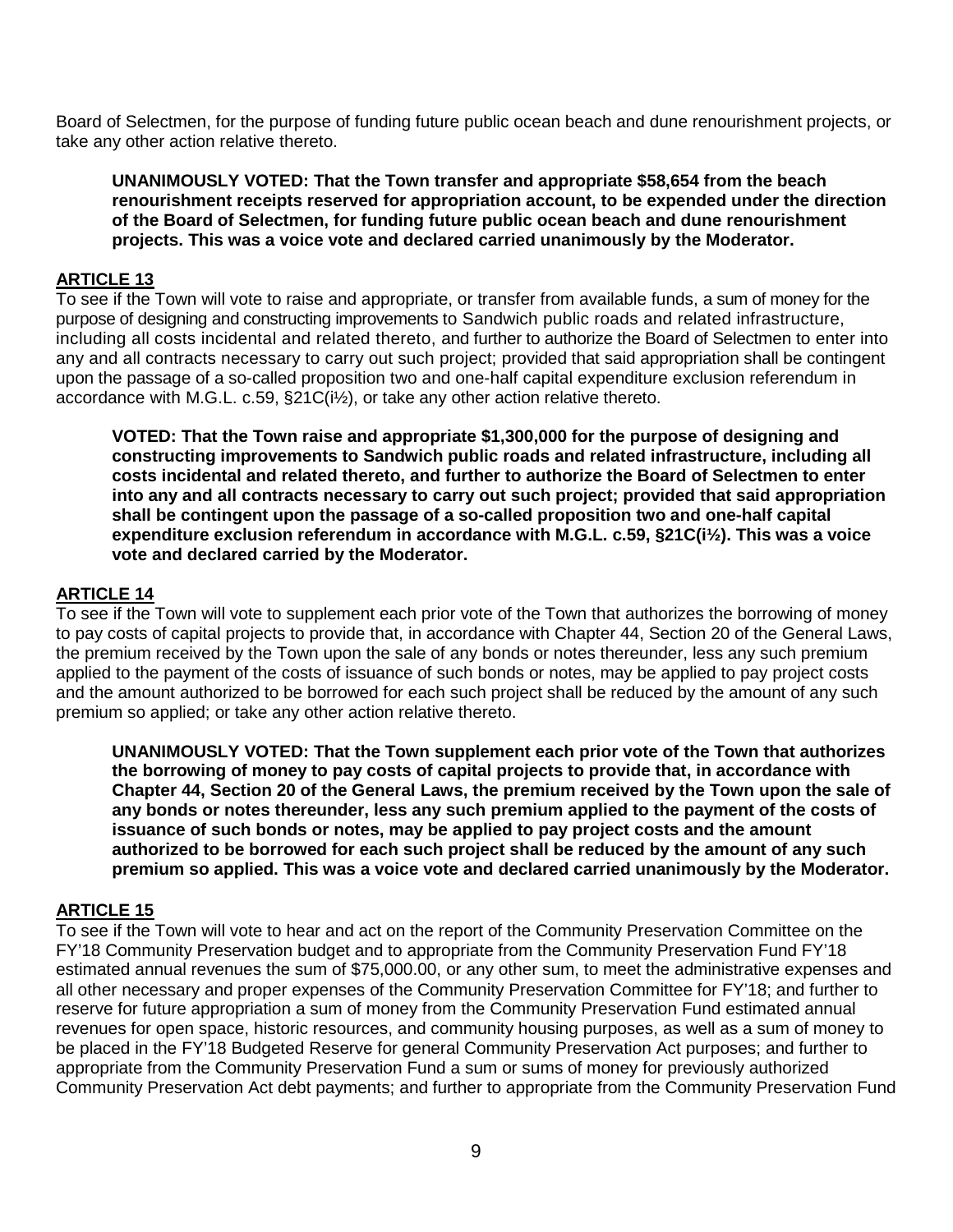a sum or sums of money for Community Preservation projects or purposes as recommended by the Community Preservation Committee; or take any other action in relation thereto.

**UNANIMOUSLY VOTED: That the Town hear and act on the report of the Community Preservation Committee on the Fiscal Year 2018 Community Preservation budget and transfer and appropriate \$75,000 from the Community Preservation Fund Fiscal Year 2018 estimated annual revenues, to be expended under the direction of the Board of Selectmen, to meet the administrative expenses and all other necessary and proper expenses of the Community Preservation Committee for Fiscal Year 2018; and further reserve for future appropriation from the Fiscal Year 2018 Community Preservation Fund estimated annual revenues the following sums: \$198,398 for open space purposes; \$198,398 for historic resources purposes; and \$198,398 for community housing purposes; and further transfer and appropriate \$1,462,808 from the Community Preservation Fund undesignated fund balance for debt payments. This was a voice vote and declared carried unanimously by the Moderator.**

## **ARTICLE 16**

To see if the Town will vote to appropriate under the Community Preservation Act – open space and recreation program, the sum of \$99,579.00, or any other amount, to be expended under the direction of the School Committee, for the purpose of securing professional services to design, permit, construct, and to rehabilitate and make extraordinary repairs to the Sandwich High School tennis courts located at 260 Quaker Meetinghouse Road; or take any other action relative thereto.

**UNANIMOUSLY VOTED: That the Town appropriate \$99,576 under the Community Preservation Act for open space and recreation purposes from the open space and recreation reserve, to be expended under the direction of the School Committee, for the purpose of securing professional services to design, permit, construct, and to rehabilitate and make extraordinary repairs to the Sandwich High School tennis courts located at 260 Quaker Meetinghouse Road. This was a voice vote and declared carried unanimously by the Moderator.**

## **ARTICLE 17**

To see if the Town will vote to appropriate under the Community Preservation Act – open space and recreation program, the sum of \$225,000.00, or any other amount, to be expended under the direction of the Board of Selectmen, for the purpose of securing professional services to design, permit, construct, and to rehabilitate and make extraordinary repairs to the Sandwich Hollows Golf Club bunkers and tee boxes located at 1 Round Hill Road;

## **AND FURTHER,**

To see if the Town will vote in accordance with the provisions of M.G.L. c.44, §53F½ to raise and appropriate or transfer from available funds a sum of \$50,000.00, or any other amount, to be expended under the direction of the Board of Selectmen, for the purpose of securing professional services to design, permit, construct, and make extraordinary repairs to the Sandwich Hollows Golf Club bunkers and tee boxes located at 1 Round Hill Road;

or take any other action relative thereto.

**John Juros of Cranberry Trail moved the question. Seconded from the floor. Counted vote on the motion to move the question. The Moderator declared the motion carried by the required two-thirds majority by a vote of 380 yays and 42 nays.**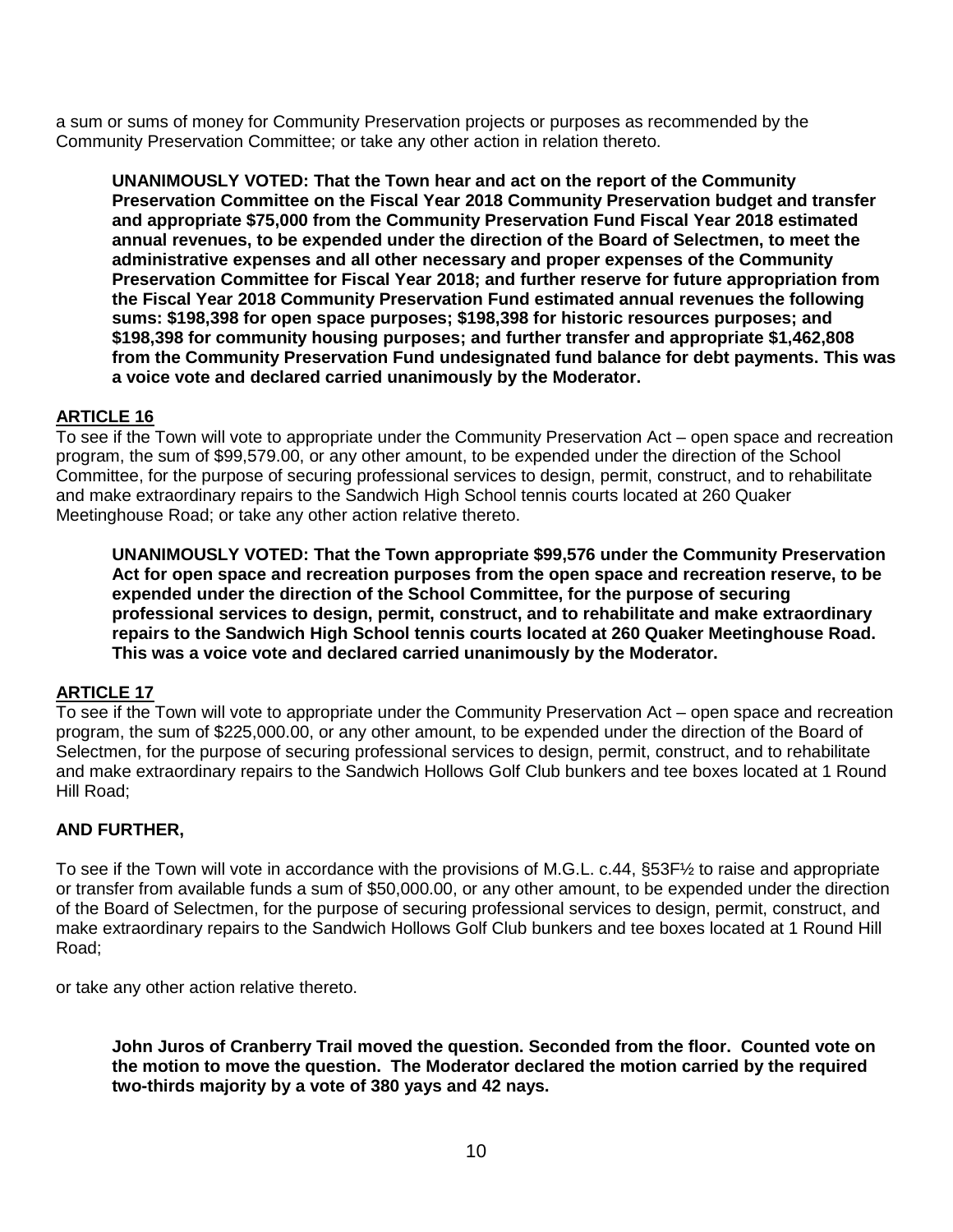**The voice vote on main motion was doubted and the Moderator acknowledged that 7 voters stood. The Moderator called for a counted vote.**

**COUNTED VOTE: That the Town appropriate \$225,000 under the Community Preservation Act for open space and recreation purposes from the open space and recreation reserve, and transfer and appropriate \$50,000 from the Golf Department enterprise fund retained earnings, to be expended under the direction of the Board of Selectmen, for the purpose of securing professional services to design, permit, construct, and to rehabilitate and make extraordinary repairs to the Sandwich Hollows Golf Club bunkers and tee boxes located at 1 Round Hill Road. This was a counted vote and declared carried by the Moderator by 332 yays and 92 nays.** 

## **ARTICLE 18**

To see if the Town will vote to authorize the Board of Selectmen to acquire by gift, purchase or eminent domain, or otherwise, on such terms and conditions as the Board of Selectmen deems in the best interests of the Town, for open space and water protection purposes pursuant to the Community Preservation Act, all or a portion of the fee simple interest or lesser interest in two certain parcels of land off Old County Road shown on Assessor's Map 35 as Parcels 64 and 71, and further that said land shall be under the care, custody and control of the Conservation Commission, and as funding therefor to transfer and appropriate from the Community Preservation Fund the sum of \$125,000, or any other amount; and further to authorize the Board of Selectmen to grant a conservation restriction on said property, pursuant to G.L. c. 44B, sec. 12 and G.L. c. 184, secs. 31-33, and to execute any and all instruments as may be necessary on behalf of the Town to effect said purchase, or take any other action relative thereto.

**VOTED: That the Town authorize the Board of Selectmen authorize the Board of Selectmen to acquire by gift, purchase or eminent domain, or otherwise, on such terms and conditions as the Board of Selectmen deems in the best interests of the Town, for open space and water protection purposes pursuant to the Community Preservation Act, all or a portion of the fee simple interest or lesser interest in two certain parcels of land off Old County Road shown on Assessor's Map 35 as Parcels 64 and 71, and further that said land shall be under the care, custody and control of the Conservation Commission, and as funding therefor to transfer and appropriate from the Community Preservation Fund the sum of \$125,000 from the open space and recreation reserve; and further authorize the Board of Selectmen to grant a conservation restriction on said property, pursuant to G.L. c. 44B, sec. 12 and G.L. c. 184, secs. 31-33, and execute any and all instruments as may be necessary on behalf of the Town to effect said purchase. This was a voice vote and declared carried by the required two-thirds majority by the Moderator.**

## **ARTICLE 19**

To see if the Town will vote in accordance with the regulations issued by the Department of Revenue in the Informational Guideline Release No. 98-403 to accept the terms and conditions of the twenty year payment in lieu of tax agreement which is expected to be effective from Fiscal Year 2018 through Fiscal Year 2037 between the Town of Sandwich and NRG Renew Canal 1 LLC dated March 13, 2017 and entitled "Payment In Lieu Of Tax Agreement", a copy of which is on file with the Town Clerk's Office, or take any other action relative thereto.

**UNANIMOUSLY VOTED: That the Town vote in accordance with the regulations issued by the Department of Revenue in the Informational Guideline Release No. 98-403 to accept the terms and conditions of the twenty year payment in lieu of tax agreement which is expected to be effective from Fiscal Year 2018 through Fiscal Year 2037 between the Town of Sandwich and NRG Renew Canal 1 LLC dated March 13, 2017 and entitled "Payment In Lieu Of Tax Agreement". This was a voice vote and declared carried unanimously by the Moderator.**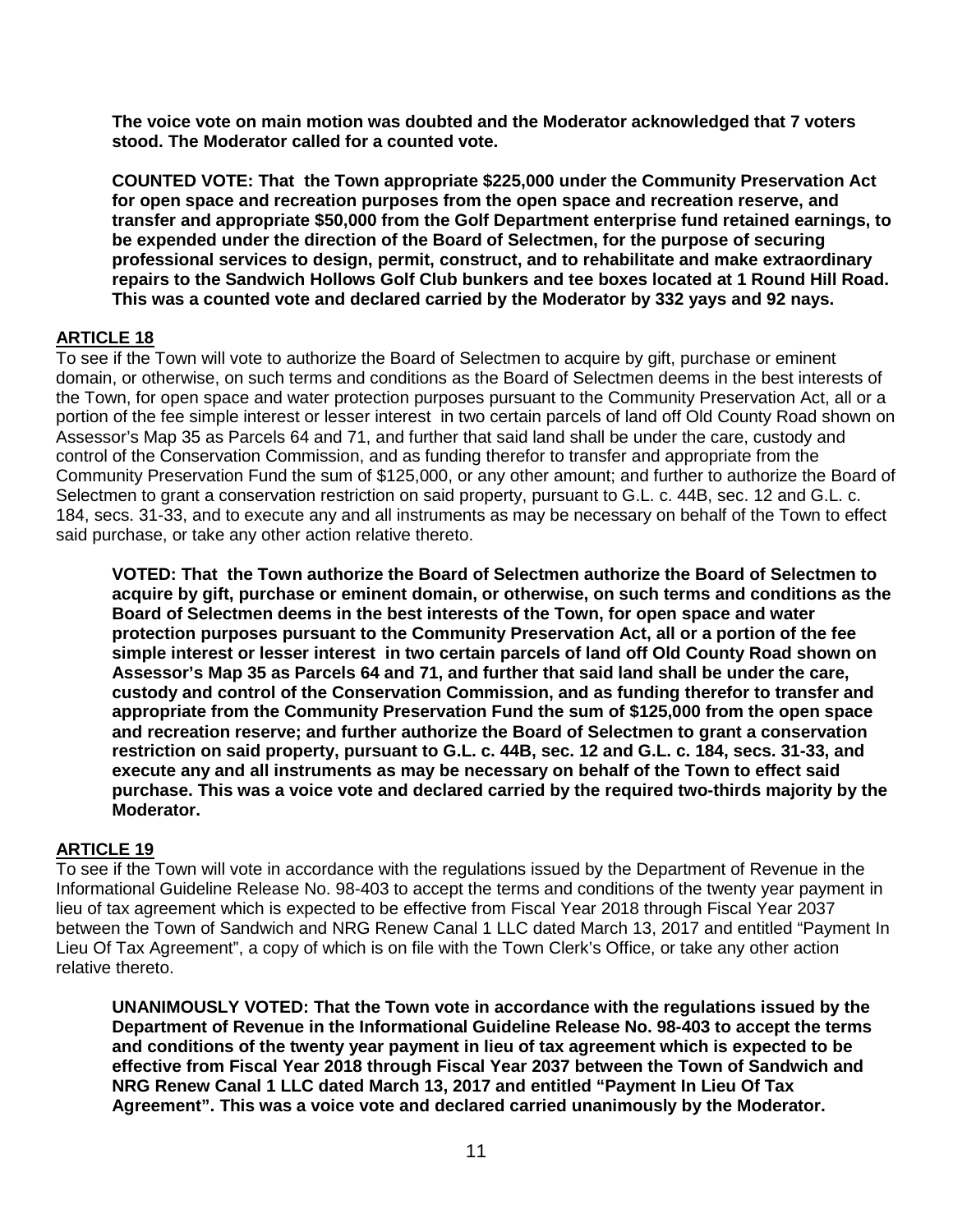## **ARTICLE 20**

To see if the Town will vote to amend the Sandwich Protective Zoning By-laws by amending the definition of Bed & Breakfast, and specifically by amending the last sentence, which currently reads:

"A Bed & Breakfast shall only be allowed in the following zoning districts: Residential-1, Residential-2, Business Limited-1, Business Limited-2, Ridge District and Shore District."

So that the definition for Bed & Breakfast will now read in its entirety:

"**Bed & Breakfast –** An owner-occupied dwelling for the rooming and boarding of guests. Food or beverage shall only be served to those who let a room in such a dwelling. A Bed & Breakfast shall not be considered a Home Occupation. A Bed & Breakfast shall require a special permit from the Zoning Board of Appeals. A Bed & Breakfast shall only be allowed as indicated in section 2200."

or take any other action relative thereto.

**UNANIMOUSLY VOTED: That the Town amend the Sandwich Protective Zoning By-laws by amending the definition of Bed & Breakfast as printed in the Warrant under Article 20. This was a voice vote and declared carried unanimously by the required two-thirds majority by the Moderator.**

## **ARTICLE 21**

To see if the Town will vote to amend the Sandwich Protective Zoning By-laws by adding a definition for Municipal Use to the Definitions section, which will read:

**"Municipal Use** – Any use of land or buildings owned or leased by the Town of Sandwich."

or take any other action relative thereto.

**VOTED: That the Town amend the Sandwich Protective Zoning By-laws by adding a definition for Municipal Use to the Definitions section as printed in the Warrant under Article 21. This was a voice vote and declared carried by the required two-thirds majority by the Moderator.**

### **ARTICLE 22**

To see if the Town will vote to amend the Sandwich Protective Zoning By-laws by amending Article II, Use and Intensity Regulations, Section 2200, Use Regulation Schedule Notes, by striking the last sentence of Note 19, which currently reads:

"This requirement shall not apply to lots created on plans recorded prior to January 1, 1985."

So that Use Regulation Schedule Note 19 will now read in its entirety:

"By special permit from Zoning Board of Appeals. Subject lot shall have at least twice the minimum lot area required for one principal single-family dwelling, at least the required frontage for one principal dwelling and both units shall satisfy the requirements of Section 2600."

or take any other action relative thereto.

## **UNANIMOUSLY VOTED: That the Town amend the Sandwich Protective Zoning By-laws by amending Article II, Use and Intensity Regulations, Section 2200, Use Regulation Schedule**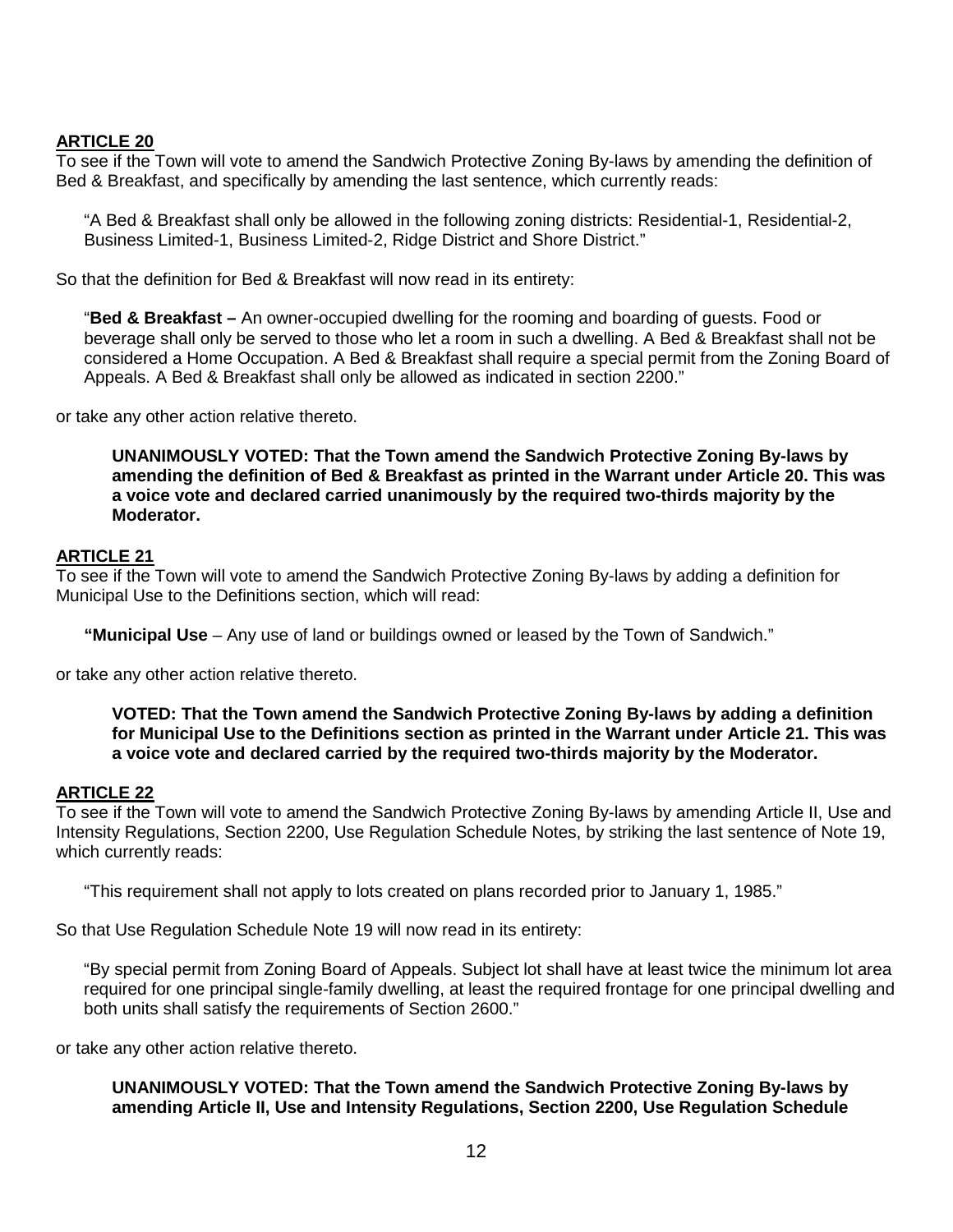### **Notes, by striking the last sentence of Note 19, as printed in the Warrant under Article 22. This was a voice vote and declared carried unanimously by the required two-thirds majority by the Moderator.**

### **ARTICLE 23**

To see if the Town will vote to amend the Sandwich Protective Zoning By-laws to comply with Section 29 of Chapter 219 of the Acts of 2016, by amending the last sentence of Section 1330 Special Permits, which currently reads:

"Construction or operations under a building or special permit shall conform to any subsequent amendment of the ordinance or by-law unless the use or construction is commenced within a period of not less than six (6) months after the issuance of the permit and, in cases involving construction, unless such construction is continued through to completion as continuously and expeditiously as is reasonable."

So that the last sentence of Section 1330 will now read:

"Construction or operations under a building or special permit shall conform to any subsequent amendment of the by-law unless the use or construction is commenced within a period of not less than twelve (12) months after the issuance of the permit and, in cases involving construction, unless such construction is continued through to completion as continuously and expeditiously as is reasonable."

or take any other action relative thereto.

**VOTED: That the Town amend the Sandwich Protective Zoning By-laws to comply with Section 29 of Chapter 219 of the Acts of 2016, by amending the last sentence of Section 1330 Special Permits, as printed in the Warrant under Article 23.This was a voice vote and declared carried by the required two-thirds majority by the Moderator.**

### **ARTICLE 24**

To see if the Town will vote to amend the Sandwich Protective Zoning By-laws by amending Section 1321.1, the submittal requirements for Variance Applications, to allow flexibility in the number of paper copies required, and to provide for electronic submissions, when appropriate, by striking the language shown below and adding the following paragraph shown in bold to the end of Section 1321.1.

So that Section 1321.1 will read in its entirety:

**1321.1.** Applications for variances shall include as part of the application to the Board of Appeals ten (10) copies of the following:

- 1. Completed application form.
- 2. Written request for waiver of any submission requirements.
- 3. A site plan prepared to a scale of  $1" = 40'$  minimum, by a Massachusetts Registered Architect, Landscape Architect, Civil Engineer or Land Surveyor, illustrating the shape and location of the proposed building(s) and proposed addition(s).
- 4. A written narrative describing the variance requested describing the circumstances relating to the soil conditions, shape or topography of such land or structures that do not generally affect the zoning district in which it is located.

The Board of Appeals is authorized, upon receipt of a written request, to waive specific submission requirements of Section 1321.1 if the Board of Appeals deems a particular requirement to be duplicative or unnecessary. The granting of such waivers shall be deemed by the Board of Appeals to be in the public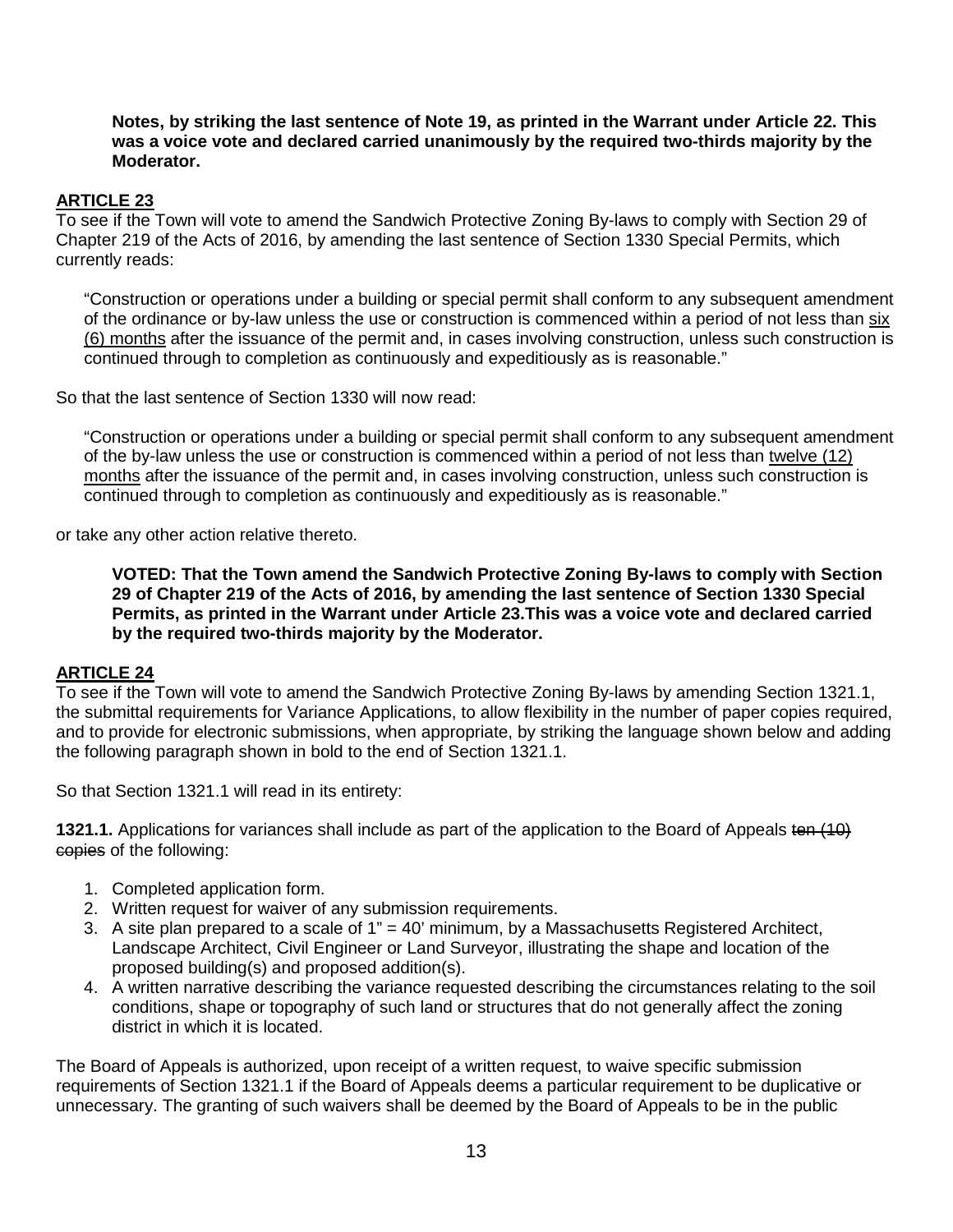interest. The Board of Appeals shall include a written description of the waivers granted within the decision on the application.

## **Applications may be submitted electronically or by hard copy. The Department of Planning & Development is authorized to require up to ten (10) hard copies of all materials.**

or take any other action relative thereto.

**UNANIMOUSLY VOTED: That the Town amend the Sandwich Protective Zoning By-laws by amending Section 1321.1, the submittal requirements for Variance Applications, to allow flexibility in the number of paper copies required, and to provide for electronic submissions, when appropriate, as printed in the Warrant under Article 24.This was a voice vote and declared carried unanimously by the required two-thirds majority by the Moderator.**

## **ARTICLE 25**

To see if the Town will vote to amend the Sandwich Protective Zoning By-laws by amending Section 1340, the submittal requirements for Special Permit Applications, to allow flexibility in number of paper copies required, and to provide for electronic submissions, when appropriate, by deleting the language shown below and adding the following paragraph shown in bold to the end of Section 1340.

So that Section 1340 will read in its entirety:

**1340**. Applications for special permits and amendments to special permits other than single family residential use, shall include as part of the application to the Special Permit Granting Authority ten (10) copies of the following:

- 1. Completed application form;
- 2. Written request for waiver of any submission requirements;
- 3. Photographs of premises and all adjoining structures;
- 4. A site plan prepared to a scale of 1" = 40' minimum, by a Massachusetts Registered Architect, Landscape Architect, Civil Engineer or Land Surveyor, illustrating:
	- a) The shape and location of the proposed building(s) and proposed addition(s).
	- b) Vehicular and pedestrian circulation.
	- c) Proposed parking including service vehicles.
	- d) Entranceways, roadways, sidewalks and loading areas.
	- e) The general extent and nature of proposed cutting of natural vegetation and proposed planting and landscaping of disturbed areas.
	- f) The general intentions for proposed utilities, the location and size of septic tanks and leaching fields and the handling of surface drainage.
	- g) The general location and types of outdoor signs.
	- h) The general location and intent of outdoor lighting.
	- i) The general location and type of outdoor storage, fencing and screening.
	- j) Principal elevation at a scale of  $1/16" = 1'$  minimum, showing:
		- 1. The general massing and height of the proposed facility, and
		- 2. Any special heating, ventilation and mechanical requirements impacting the exterior.

### **Applications may be submitted electronically or by hard copy. The Department of Planning & Development is authorized to require up to ten (10) hard copies of all materials.**

or take any other action relative thereto.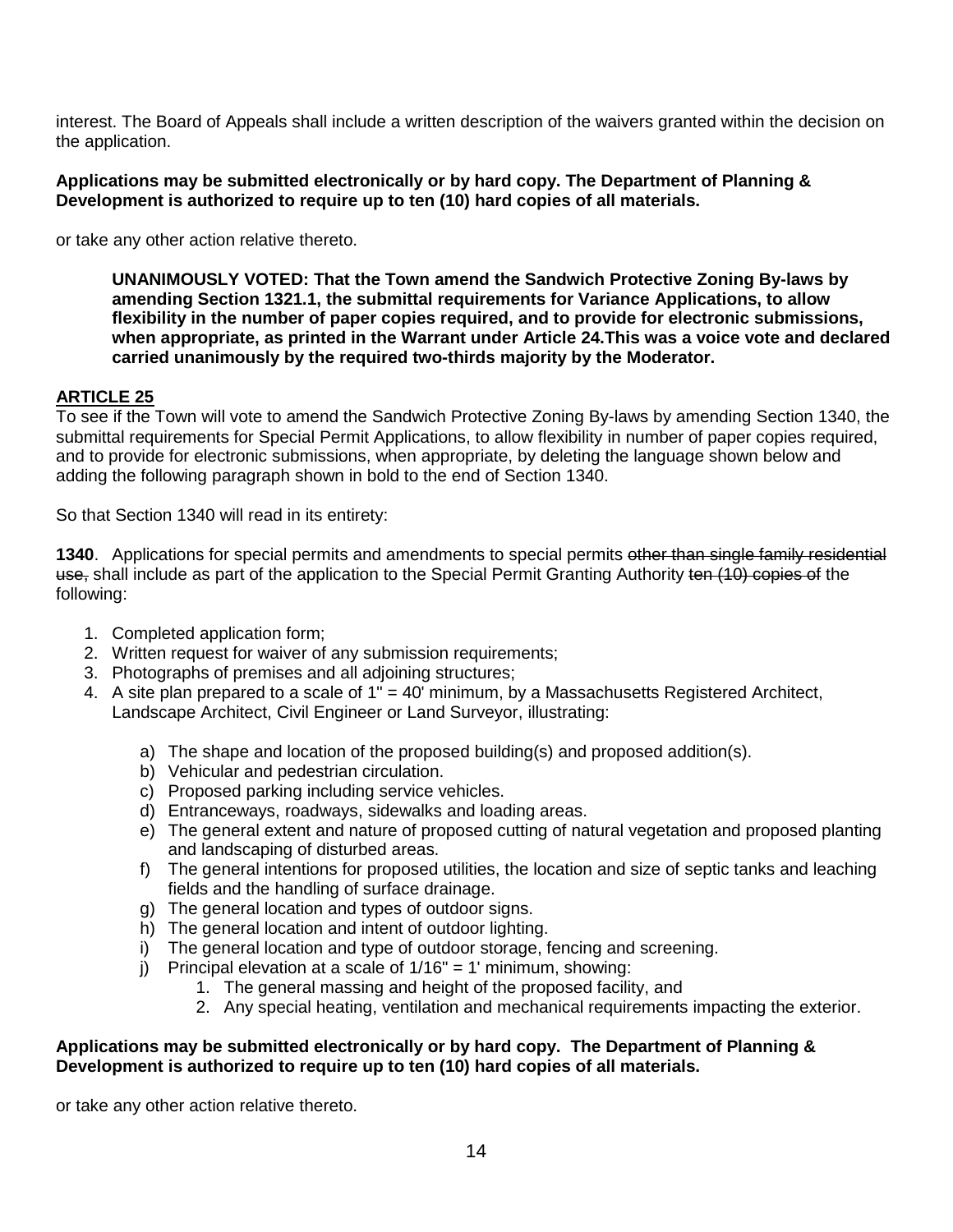**UNANIMOUSLY VOTED: That the Town amend the Sandwich Protective Zoning By-laws by amending Section 1340, the submittal requirements for Special Permit Applications, to allow flexibility in number of paper copies required, and to provide for electronic submissions, when appropriate, as printed in the Warrant under Article 25.This was a voice vote and declared carried unanimously by the required two-thirds majority by the Moderator.**

### **ARTICLE 26**

To see if the Town will vote to amend the Sandwich Protective Zoning By-laws by deleting Article VIII, Temporary Moratorium on Medical Marijuana Treatment Centers, which expired in 2015, so that Article VIII will now appear in its entirety as:

"ARTICLE VIII. Deleted ATM 5/1/2017"

or take any other action relative thereto.

**UNANIMOUSLY VOTED: That the Town amend the Sandwich Protective Zoning By-laws by deleting Article VIII, Temporary Moratorium on Medical Marijuana Treatment Centers, which expired in 2015, as printed in the Warrant under Article 26.This was a voice vote and declared carried unanimously by the required two-thirds majority by the Moderator.**

## **ARTICLE 27**

To see if the Town will vote to amend the Town's Zoning By-law by adding ARTICLE VIII**, TEMPORARY MORATORIUM ON RECREATIONAL MARIJUANA ESTABLISHMENTS,** that would provide as follows, and further to amend the Table of Contents to add ARTICLE VIII, "Temporary Moratorium on Recreational Marijuana Establishments:"

### **Purpose**

On November 8, 2016, the voters of the Commonwealth approved a law regulating the cultivation, processing, distribution, possession and use of marijuana for recreational purposes (new G.L. c. 94G, Regulation of the Use and Distribution of Marijuana Not Medically Prescribed). The law, which allows certain personal use and possession of marijuana, took effect on December 15, 2016 and (as amended on December 30, 2016; Chapter 351 of the Acts of 2016) requires a Cannabis Control Commission to issue regulations regarding the licensing of commercial activities by March 15, 2018 and to begin accepting applications for licenses on April 1, 2018. Currently under the Zoning By-law, a non-medical Marijuana Establishment (hereinafter, a "Recreational Marijuana Establishment"), as defined in G.L. c. 94G, §1, is not specifically addressed in the Zoning By-law. Regulations to be promulgated by the Cannabis Control Commission may provide guidance on certain aspects of local regulation of Recreational Marijuana Establishments. The regulation of recreational marijuana raises novel legal, planning, and public safety issues, and the Town needs time to study and consider the regulation of Recreational Marijuana Establishments and address such issues, as well as to address the potential impact of the State regulations on local zoning and to undertake a planning process to consider amending the Zoning By-law regarding regulation of Recreational Marijuana Establishments. The Town intends to adopt a temporary moratorium on the use of land and structures in the Town for Recreational Marijuana Establishments so as to allow sufficient time to address the effects of such structures and uses in the Town and to enact By-laws in a consistent manner.

### **Definition**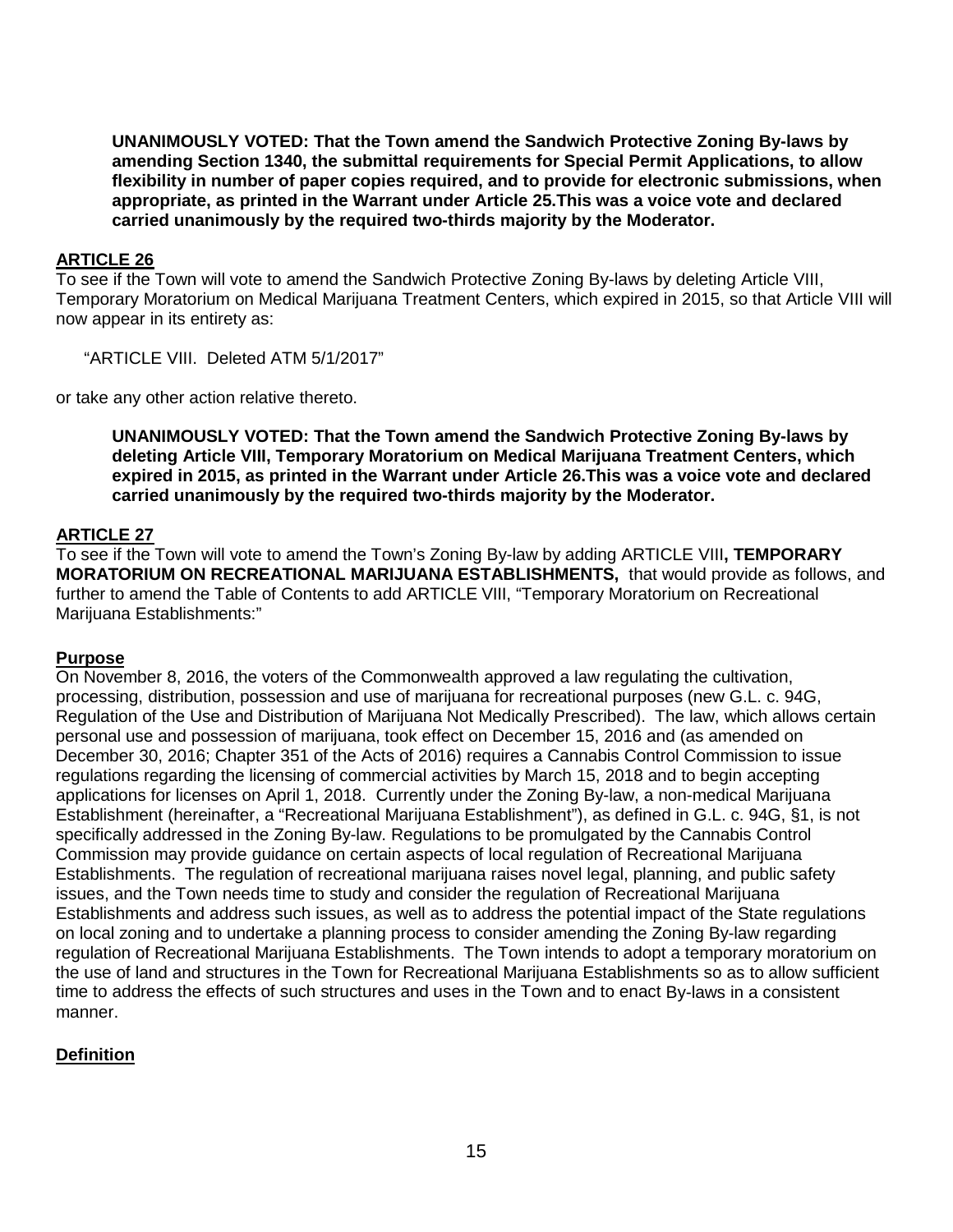"Recreational Marijuana Establishment" shall mean a "marijuana cultivator, marijuana testing facility, marijuana product manufacturer, marijuana retailer or any other type of licensed marijuana-related business."

## **Temporary Moratorium**

For the reasons set forth above and notwithstanding any other provision of the Zoning By-law to the contrary, the Town hereby adopts a temporary moratorium on the use of land or structures for a Recreational Marijuana Establishment and other uses related to recreational marijuana. The moratorium shall be in effect through June 30, 2018 or until such time as the Town adopts Zoning By-law amendments that regulate Recreational Marijuana Establishments, whichever occurs earlier. During the moratorium period, the Town shall undertake a planning process to address the potential impacts of recreational marijuana in the Town, and to consider the Cannabis Control Commission regulations regarding Recreational Marijuana Establishments, and shall consider adopting new Zoning By-laws in response to these new issues.

or take any other action relative thereto.

**Jim Coogan of Main Street moved the question. Seconded from the floor. This was a voice vote and declared carried by the required two-thirds majority by the Moderator.**

**VOTED: That the Town amend the Sandwich Protective Zoning By-laws by adding Article VIII, Temporary Moratorium On Recreational Marijuana Establishments, and amending the Table of Contents to add Article VIII, "Temporary Moratorium on Recreational Marijuana Establishments", as printed in the Warrant under Article 27.This was a voice vote and declared carried by the required two-thirds majority by the Moderator.**

## **ARTICLE 28**

To see if the Town will vote to amend the Town of Sandwich Bylaws by adding a new Section 5.20: Temporary Repairs to Private Ways to read as follows:

## **Section 5.20: Temporary Repairs to Private Ways**

### A. Purpose and applicability.

- 1. Pursuant to Massachusetts General Laws Chapter 40, Section 6N, the Board of Selectmen is hereby authorized to make temporary repairs to private ways which have been open to the public for a period of at least five (5) years, out of funds appropriated for said purpose by Town Meeting. In all cases, the entire cost shall be assessed as betterment on those properties which benefit from the repairs. Repair does not mean new construction.
- 2. The repairs shall be those required by public necessity, including but not limited to:
	- a. The necessity of providing adequately drained ways so as to reduce ecologically harmful runoff into the Town's brooks and ponds; and
	- b. The necessity of providing adequate passable ways for public safety vehicles from public ways to residences, Town facilities and resources including access to Town conservation land.
	- c. The Board of Selectmen shall make the determination of public necessity.
- B. Types of Repairs.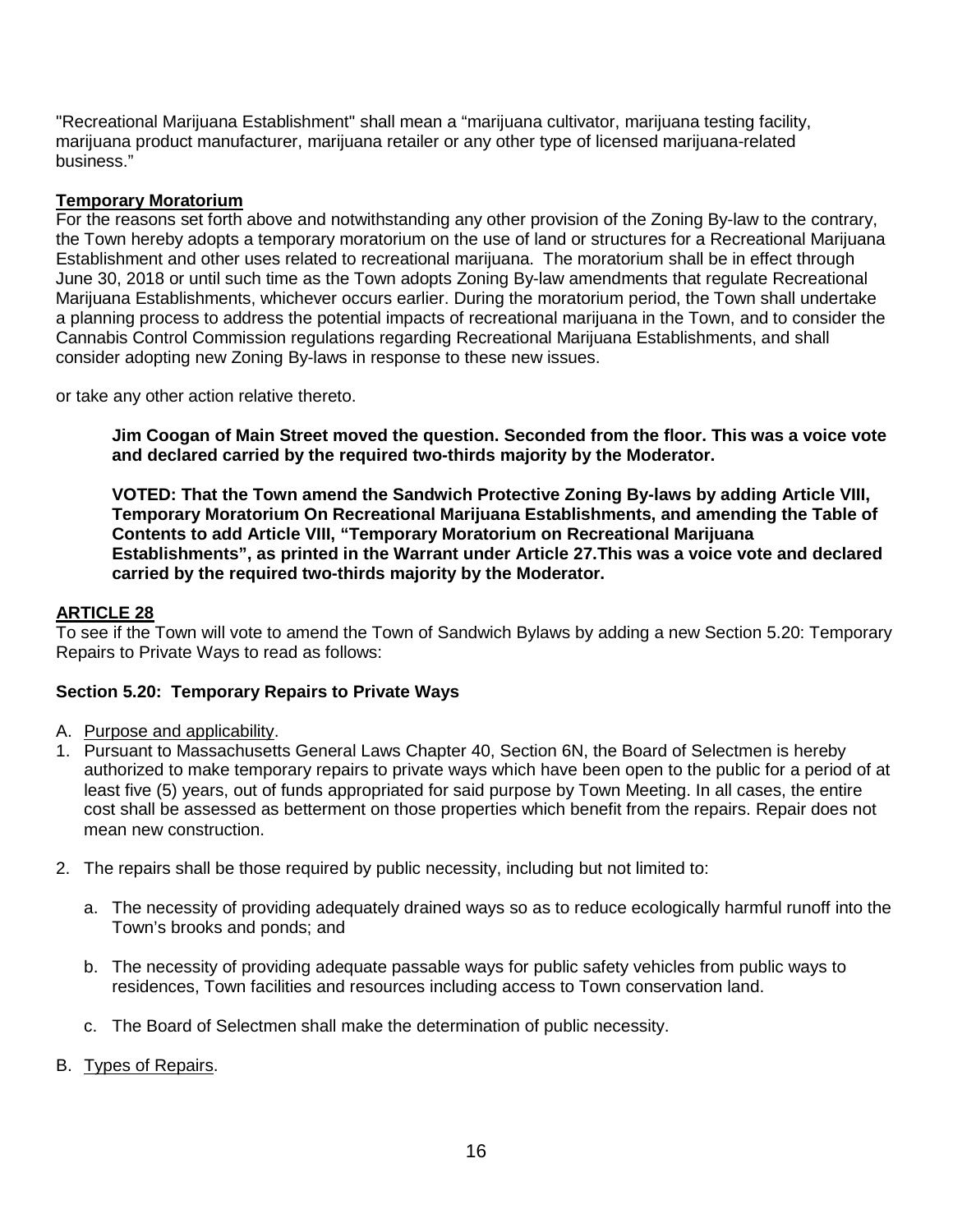- 1. The repairs must be temporary in nature, such as filling, grading, patching and surface coating, and may include such repairs to drainage swales, conduits and structures as are necessary to preserve the integrity of surface repairs to the roadway, and shall not be such as to constitute a reconstruction of the roadway.
- 2. The temporary repair shall have a minimum expected life equal to twenty (20) years.
- 3. Temporary repairs may be undertaken on a way subject to this bylaw, or to a continuous portion of such way, which portion begins and ends at an intersection or conjunction with another way.

## C. Petition.

A minimum of two-thirds ( $2/3^{rds}$ ) of the owners of property abutting the portion of the way proposed to be repaired must petition for the repair, with each lot ownership entity counting as one. The Board of Selectmen is authorized to waive this requirement.

- D. Betterment charges.
- 1. The owners of land abutting such way who derive benefit from said repairs shall be assessed betterment charges by the Board of Selectmen. Betterment charges, in an amount of 100% of the aggregate cost to plan, prepare and repair the private way shall be assessed on a per lot basis or on the proportion of the lot frontage on the way or portion of the way to be repaired to the frontage of said repaired way or other proportional method as may be required by the Board of Selectmen.
- 2. The Town may be considered an abutter if property under the care, custody and control of the Town abuts said way to be repaired.
- E. Status of way.
- 1. This bylaw does not confer any obligation or duty on the Town or its agents to either initially place or to thereafter maintain and repair said private ways so that they are reasonably safe and convenient for travel by being free from defects or want of repair.
- 2. The making of such temporary repairs to private ways, no matter how often or to what extent, does not constitute an acceptance by the Town of such private ways as public ways, nor does it constitute a way being "maintained and used as a public way" under the Massachusetts Subdivision Control Law.
- 3. Any private way repaired under the provisions of this bylaw need not be brought up to full Town standards and may continue to remain a private way. Repaired private ways may be brought to Town Meeting for acceptance as a public way by completing the steps outlined in the Town's Street Acceptance procedure, if any, adopted by the Board of Selectmen**,** which may be amended from time to time or otherwise as allowed by law.

## F. Liability.

The Town, in making repairs under this section shall not be liable for any damages to persons or property caused by negligent repair or maintenance of the private way.

## G. Indemnity Agreement.

No repair of a private way shall be undertaken until the Board of Selectmen has in its possession agreements executed by at least two-thirds (2/3<sup>rds</sup>) of abutting owners on the portion of the way to be repaired holding the Town harmless from any additional damage arising from any negligent repair, and which includes the following provisions:

a. that the Town assumes no liability to such owners by making the repairs;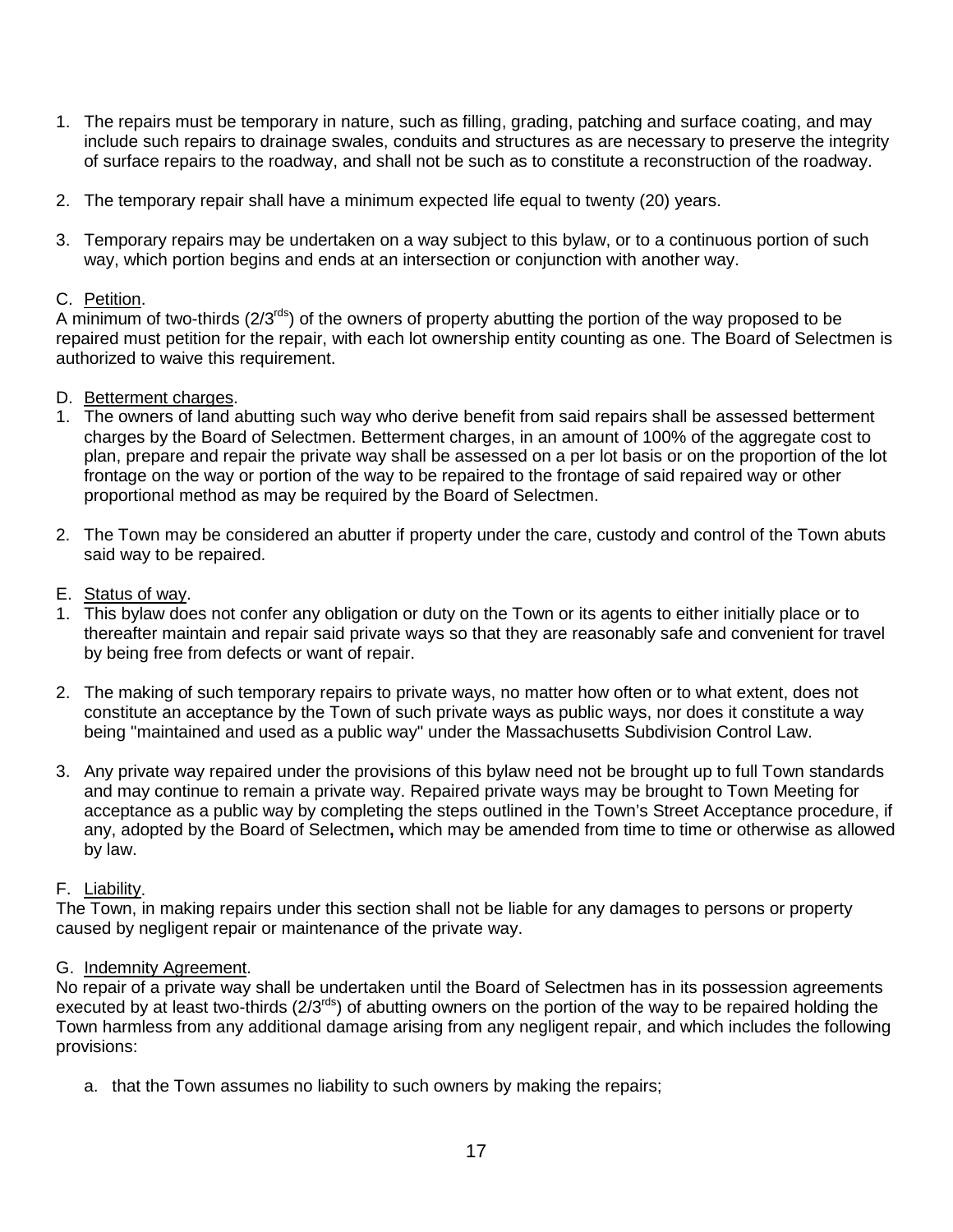- b. jointly and severally, to indemnify and hold harmless the Town with respect to such statutory liability and any and all other liability for claims of injury, death or property damage to such owners or third parties caused by alleged defects in the way, including attorneys' fees and other costs of defense;
- c. that should the Town decide not to continue to provide temporary repairs to such way, the owners will themselves keep such way in good repair so as to minimize the liability of the Town for having undertaken such repairs;
- d. that such repair shall not constitute "maintenance" of such way, so as to give the way the status of a way "maintained and used as a public way" under the Massachusetts Subdivision Control Law; and
- e. that if assessed for repairs, the owners will not appeal the amount of the assessment and agree that the assessment may be apportioned over the number of years of the expected lifetime of the repair to be determined by the Board of Selectmen.
- H. Continually Open to Public Use.

The indemnity agreement required in Section G shall provide that any private way for which repairs and maintenance are performed pursuant to this bylaw shall remain open to public use for a period of at least twenty years.

## **AND FURTHER,**

To authorize the Board of Selectmen to file a Home Rule Petition with the General Court for special legislation as set forth below, provided, however, that the General Court may make clerical or editorial changes of form only to said bill, unless the Board of Selectmen approves amendments thereto prior to enactment by the General Court, and provided further that the Board of Selectmen is hereby authorized to approve amendments which shall be within the scope of the general public objectives of this petition:

## AN ACT RELATIVE TO THE ASSESSMENT OF BETTERMENTS FOR IMPROVEMENTS TO PRIVATE WAYS IN THE TOWN OF SANDWICH

## *Be it enacted by the Senate and House of Representatives in General Court assembled, and by the authority of the same as follows:*

SECTION 1. The town of Sandwich may establish a fund, which shall be known as the Improvements to Private Ways Betterment Fund, hereinafter referred to as the fund, into which fund shall be deposited all payments received from property owners assessed betterments for the costs of improvements to private ways pursuant to the town of Sandwich general bylaw enacted pursuant to Section 6N of chapter 40 of the General Laws, and into which may be deposited other funds appropriated by the town for such purposes. Such fund shall continue from year to year without the necessity of town meeting authorization annually. The town may appropriate from the fund, by majority vote at any special or annual town meeting, funds to be expended by the town for improvements to private ways.

SECTION 2. Notwithstanding any general or special law to the contrary, the town of Sandwich may borrow for a term of up to 20 years in anticipation of reimbursement from betterments assessed in connection with work on private ways open to and used by the general public.

SECTION 3. This act shall take effect upon its passage.

## Or take any other action relative thereto.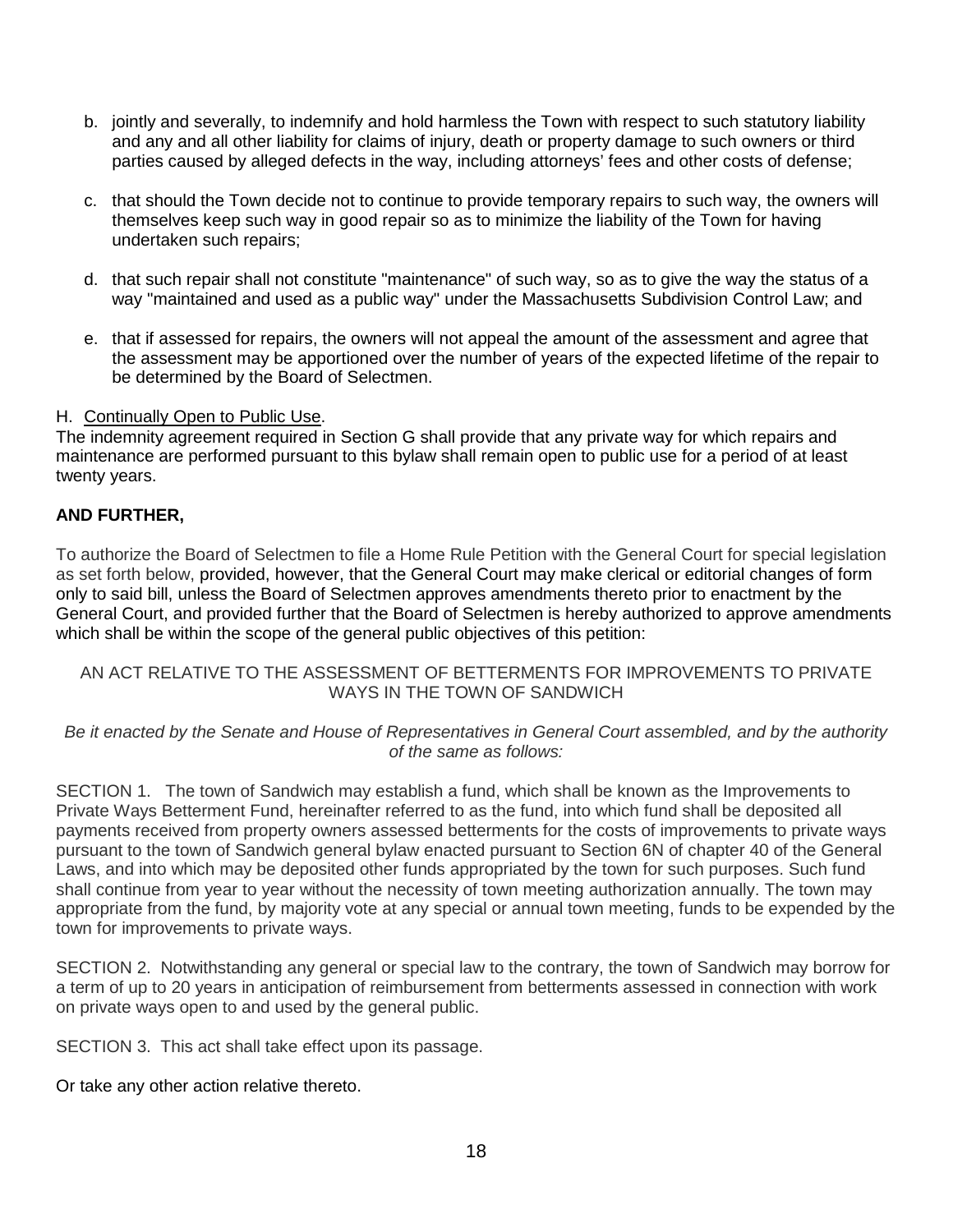**John Bergonzi of Carver Drive moved the question. Seconded from the floor. This was a voice vote and declared carried by the required two-thirds majority by the Moderator.**

**UNANIMOUSLY VOTED: That the Town amend the Town of Sandwich Bylaws by adding a new bylaw Section 5.20: Temporary Repairs to Private Ways as printed in the Warrant under Article 28, and authorize the Board of Selectmen to file a Home Rule Petition with the General Court for special legislation to be entitled "An Act Relative To The Assessment Of Betterments For Improvements To Private Ways In The Town Of Sandwich" as printed in the Warrant under Article 28.This was a voice vote and declared carried unanimously by the Moderator.**

## **ARTICLE 29**

To see if the Town will vote to officially declare the building located at 16 Dewey Avenue the "Sand Hill School Community Center"; and upon completion of the building's restoration direct the Town to place a plaque on said building stating such. Further, the Town shall notify the Sandwich Historical Commission and the Massachusetts Historical Commission of this declaration; or take any other action relative thereto.

## *(Submitted by Petition)*

**Carl Johansen of Oxford Road made a motion on Article 29 as printed in the Warrant. There was a second from the floor.** 

**UNANIMOUSLY VOTED: That the Town officially declare the building located at 16 Dewey Avenue the "Sand Hill School Community Center" and, upon completion of the building's restoration, direct the Town to place a plaque on said building stating such, and notify the Sandwich Historical Commission and the Massachusetts Historical Commission of this declaration. This was a voice vote and declared carried unanimously by the Moderator.**

## **ARTICLE 30**

Pursuant to Section 1.05 (Warrant: Insertion of Articles) of the Sandwich Town By-Laws, we the undersigned request the Board of Selectmen place the attached Article on the Warrant for the May 1, 2017 Annual Town Meeting.

### **RIGHT TO FARM BY-LAW Sandwich, Massachusetts**

## **Section 1 Legislative Purpose and Intent**

The purpose and intent of this By-law is to state with emphasis the Right to Farm accorded to all citizens of the Commonwealth under Article 97 of the Constitution, and all state statutes and regulations there under including but not limited to Massachusetts General Laws Chapter 40A, Section 3, Paragraph 1; Chapter 90, Section 9, Chapter 111, Section 125A and Chapter 128, Section 1A. We, the citizens of Sandwich restate and republish these rights pursuant to the Town's authority conferred by Article 89 of the Articles of Amendment of the Massachusetts Constitution, ("Home Rule Amendment"). This General By-law encourages the pursuit of agriculture, promotes agriculture-based economic opportunities, and protects farmlands within the Town of Sandwich by allowing agricultural uses and related activities to function with minimal conflict with abutters and Town agencies. This By-law shall apply to all jurisdictional areas within the Town.

## **Section 2 Definitions**

- The word "farm" shall include any parcel or contiguous parcels of land, or water bodies used for the primary purpose of commercial and/or recreational agriculture, or accessory thereto. The words "farming" or agriculture" or their derivatives shall include, but not be limited to the following:
- Farming in all its branches and the cultivation and tillage of the soil;
- Dairying;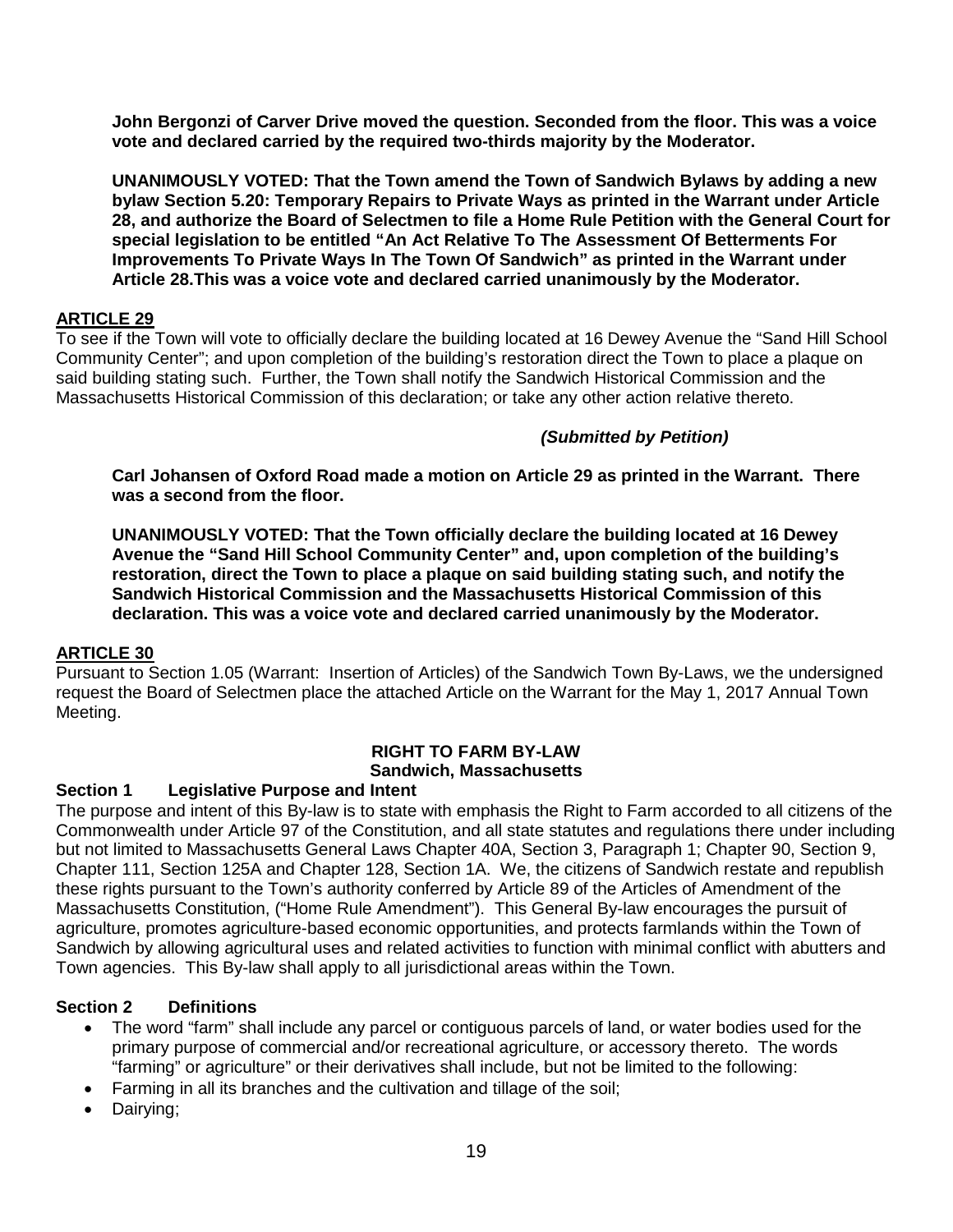- Production, cultivation, growing, and harvesting of any agricultural, aquacultural, floricultural, viticultural, or horticultural commodities;
- Growing and harvesting of forest products upon forest land, and any other forestry or lumbering operations;
- Raising of livestock including horses;
- Keeping of horses as a commercial enterprise; and
- Keeping and raising of poultry, swine, cattle, ratites (such as emus, ostriches and rheas) and camelids (such as llamas and camels), and other domesticated animals for food and other agricultural proposes, including bees and fur-bearing animals.

"Farming" shall encompass activities including, but not limited to, the following:

- Operation and transportation of slow-moving farm equipment over roads within the Town;
- Control of pests, including, but not limited to, insects, weeds, predators, and disease organism of plants and animals;
- Application of manure, fertilizers and pesticides;
- Conducting agriculture-related educational and farm-based recreational activities; including agritourism, provided that the activities are related to marketing the agricultural output or services of the farm;
- Processing and packaging of the agricultural output of the farm and the operation of a farmer's market or farm stand including signage thereto;
- Maintenance, repair, or storage of seasonal equipment, or apparatus owned or leased by the farm owner or manager used expressly for the purpose of propagation, processing, management, or sale of the agricultural products; and
- On-farm relocation of earth and the clearing of ground for farming operations.

# **Section 3 Right to Farm Declaration**

The Right to Farm is hereby recognized to exist within the Town of Sandwich. The above-described agricultural activities may occur on holidays, weekdays, and weekends by night or day and shall include the attendant incidental noise, odors, dust and fumes associated with normally accepted agricultural practices. It is hereby determined that whatever impact may be caused to others through the normal practice of agriculture is more than offset by the benefits of farming to the neighborhood, community, and society in general. The benefits and protections of this By-law are not intended to apply exclusively to those commercial agricultural and farming operations and activities conducted in accordance with generally accepted agricultural practices. Moreover, nothing in this Right to Farm By-law shall be deemed as acquiring any interest in land, or as imposing any land use regulations, which is properly the subject of state statute, regulation, or local zoning law.

# **Section 4 Disclosure Notification**

Within 30 days after this By-law becomes effective, the Town Clerk shall prominently post in the Town Hall and make available for distribution the following disclosure:

"It is the policy of this community to conserve, protect and encourage the maintenance and improvement of agricultural land for the production of food, and other agricultural products and also for its natural and ecological value. This disclosure notification is to inform buyers or occupants that the property they are about to acquire or occupy lies within a town where farming activities occur. Such farming activities may include but are not limited to activities that cause, noise, dust and odors. Buyers and occupants are also informed that the location of property within the Town may be impacted by commercial agricultural operations including the ability to access water services for such property under certain circumstances."

# **Section 5 Resolution of Disputes**

Any person who seeks to complain about the operation of a farm may, notwithstanding pursuing any other available remedy, file a grievance with the Select Board, the Zoning Enforcement Officer, or the Board of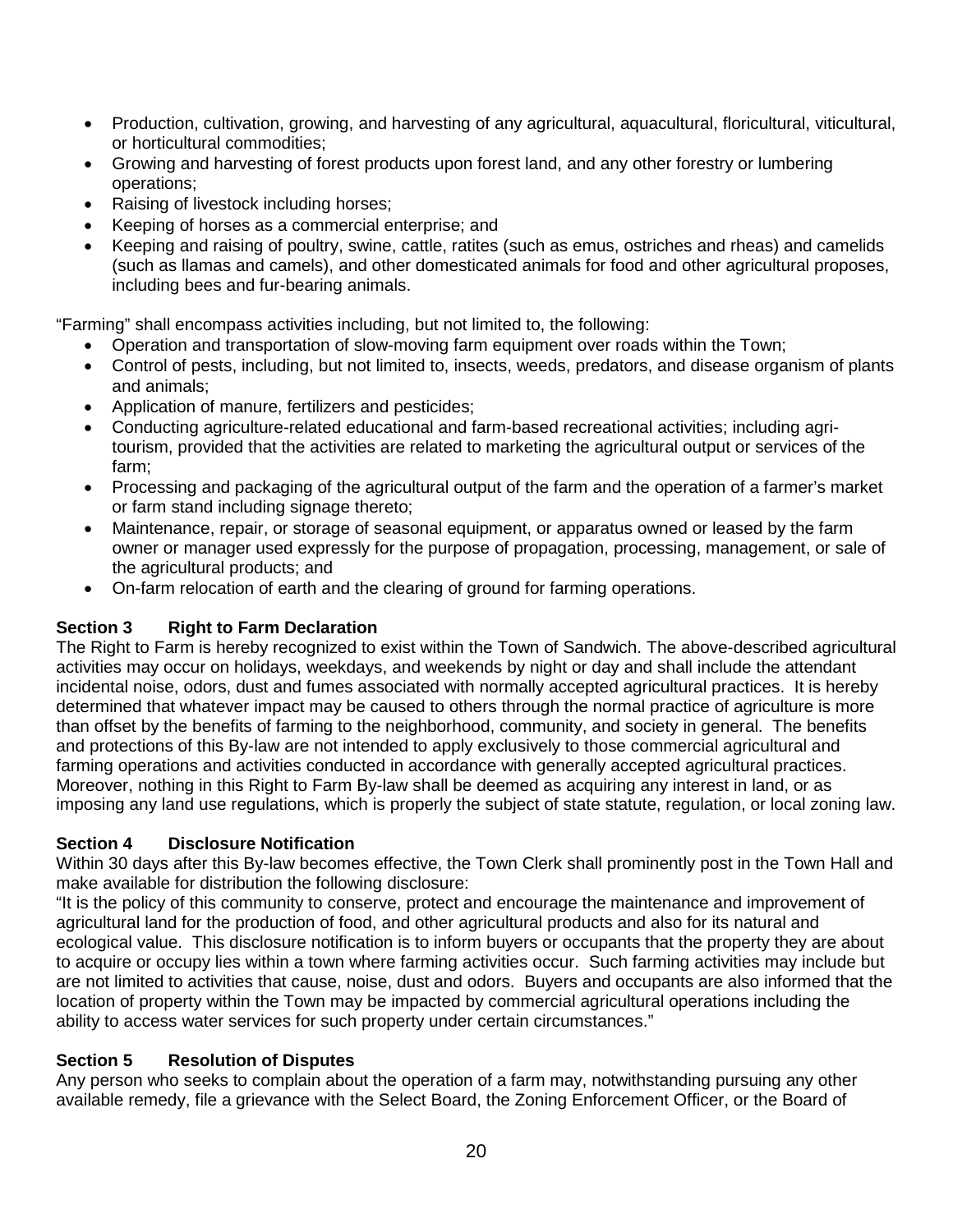Health, depending upon the nature of the grievance. The filing of the grievance does not suspend the time within which to pursue any other available remedies that the aggrieved may have. The Zoning Enforcement Officer or Select Board may forward a copy of the grievance to the Agricultural Commission or its agent, which shall review and facilitate the resolution of the grievance, and report its recommendations to the referring Town authority within an agreed upon time frame.

The Board of Health, except in cases of imminent danger, or public health risk, may forward a copy of the grievance to the Agricultural Commission or its agent, which shall review and facilitate the resolution of the grievance, and reports its recommendations to the Board of Health within an agreed upon time frame.

## **Section 6 Severability Clause**

If any part of this By-law for any reason held to be unconstitutional or invalid, such decision shall not affect the remainder of this By-law. The Town of Sandwich herby declares the provisions of this by-law to be severable, or take any other action relative thereto.

## *(Submitted by Petition)*

**Steve Barr of Craft Road made a motion on Article 30 as printed in the Warrant. There was a second from the floor.**

**James Coogan of Main Street moved the question. Seconded from the floor. This was a voice vote and declared carried by the required two-thirds majority by the Moderator.**

**VOTED: That the Town amend the Town of Sandwich ByLaws by adding a new bylaw to be entitled "Right to Farm By-Law" as printed in the Warrant under Article 30. This was a voice vote and declared not carried by the Moderator.**

## **ARTICLE 31**

To Elect the following Officers:

One Board of Assessor member for a term of three years;

One Board of Health member for a term of three years;

Two Board of Selectmen members for a term of three years;

One Constable for a term of three years;

Two Planning Board members for a term of three years;

Two School Committee members for a term of three years;

One School Committee member for an unexpired term of two years;

Three Trustees of the Sandwich Public Library for a term of three years;

One Trustee of the Sandwich Public Library for an unexpired term of one year;

One Trustee of the Weston Memorial Fund for a term of three years;

and all other candidates that may appear on the official ballot,

and to vote YES or No on the following questions.

## **BALLOT QUESTION #1**

Shall the Town of Sandwich be allowed to assess an additional \$1,300,000 in real estate and personal property taxes for the purpose of designing and constructing improvements to Sandwich public roads and related infrastructure, including all costs incidental and related thereto, for the fiscal year beginning July first, two thousand seventeen?

**YES**: \_\_\_\_\_ **NO**: \_\_\_\_\_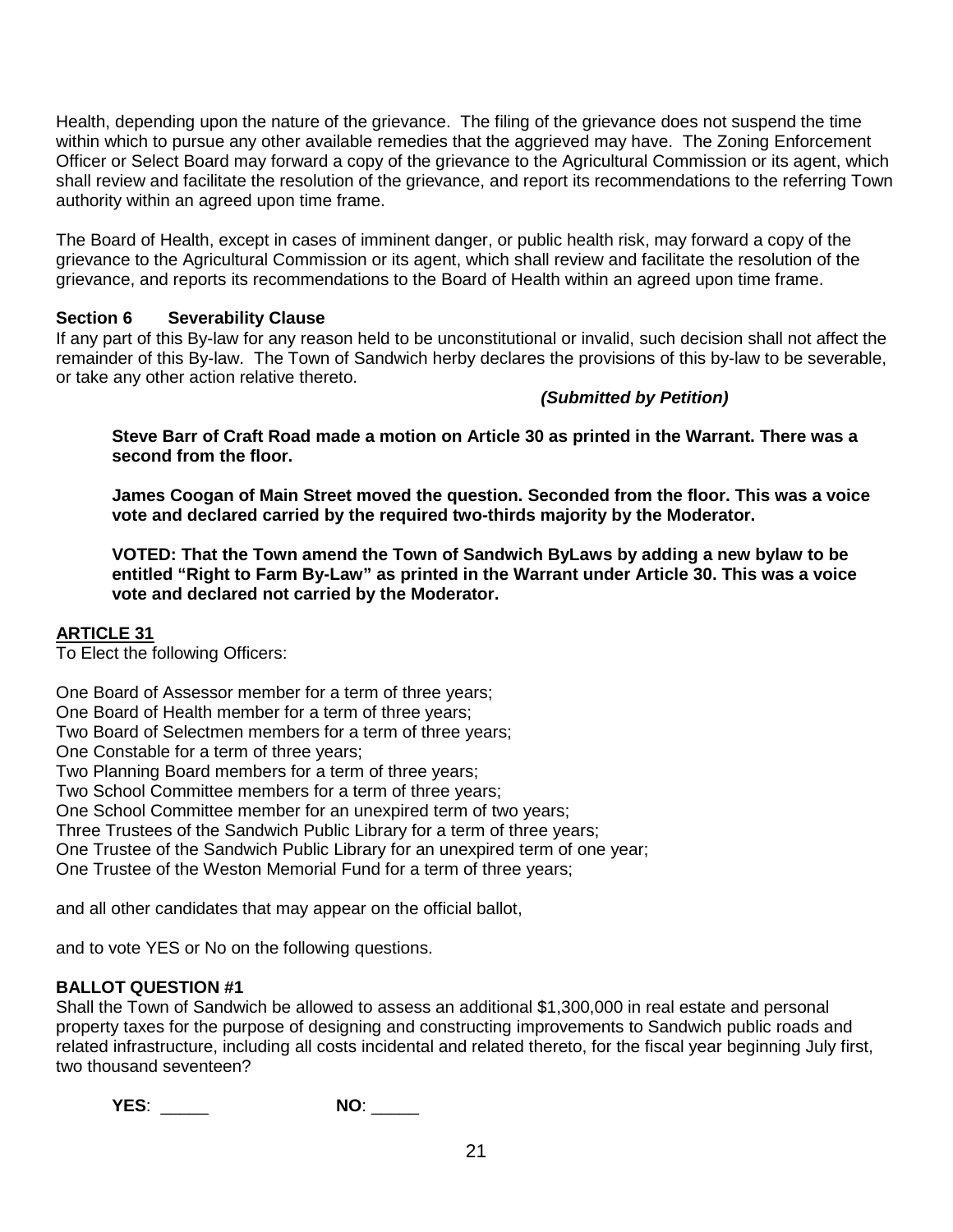## **BALLOT QUESTION #2**

Shall the Town of Sandwich prohibit the operation of all types of marijuana establishments as defined in G.L. c.94G, §1, including marijuana cultivators, marijuana testing facilities, marijuana product manufacturers, marijuana retailers or any other type of licensed marijuana-related businesses, within the Town of Sandwich?

**YES**: \_\_\_\_\_ **NO**: \_\_\_\_\_

## **BALLOT QUESTION #3 (Non-Binding Public Advisory Question)**

Whereas, the original design for the Pilgrim Nuclear Power Station (PNPS) spent fuel pool was for 880 assemblies and now holds over 2,822 densely racked and tightly packed assemblies, and;

Whereas, the PNPS spent fuel pool holds over 11 times the amount of cesium released at Chernobyl, and;

Whereas, the MA Attorney General Office 2006 report cited an accident at PNPS could result in 24,000 latent cancers, \$488 billion in damages, and contamination of hundreds of miles downwind, and;

Whereas 885 Boraflex panels, which prevent criticality and fire, will be susceptible to unacceptable levels of deterioration by September, 2017, and;

Whereas the PNPS spent fuel pool is vulnerable to terrorist and cyber-attack, and;

Whereas, citizens of the Town of Sandwich find this to be an unacceptable threat to our health and safety and must be resolved in the most timely manner,

Therefore, Should the people of the Town of Sandwich direct the town's government to communicate with Governor Baker to employ all means available to ensure spent nuclear fuel generated by the Pilgrim Nuclear Power Station be placed in secure dry casks as soon as technically feasible and consistent with the highest standards, ready to be moved to a permanent federal facility when available in order to protect the health, welfare, and economic interests of the Town of Sandwich and its inhabitants and visitors?

**YES**: \_\_\_\_\_ **NO**: \_\_\_\_\_

The polls for the election will be open at 7:00 a.m. and close at 8:00 p.m. on said

THURSDAY, THE FOURTH DAY OF MAY, 2017.

## **VOTED: To adjourn to the Town Election on May 4, 2017. This was a voice vote and declared carried by the moderator.**

The meeting was adjourned at 10:50 P.M.

I hereby certify that this is a true record of the Annual Town Meeting held on May 1, 2017.

Respectfully Submitted,

Taylor D. White Town Clerk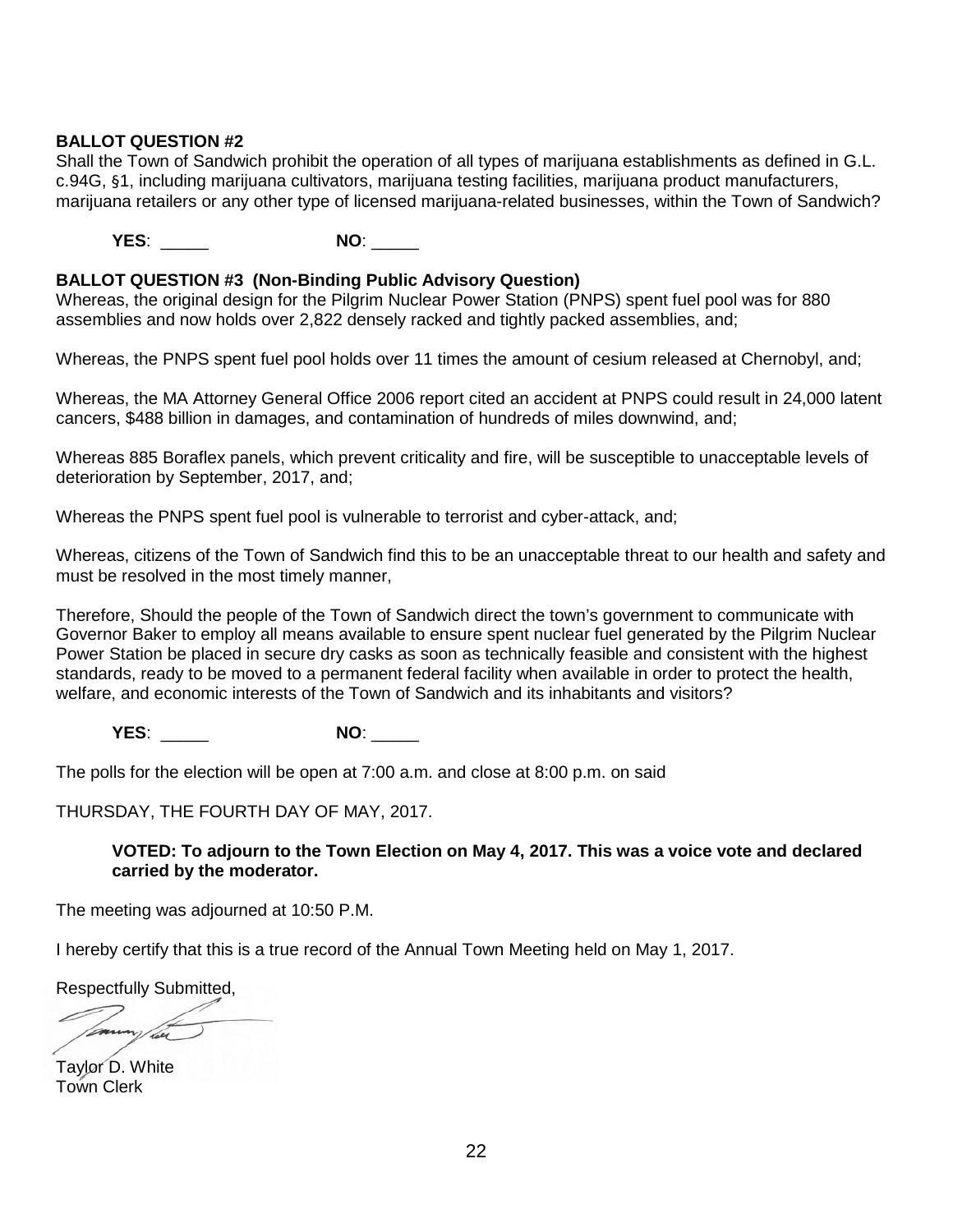## **TOWN OF SANDWICH SPECIAL TOWN MEETING November 13, 2017**

The Special Town Meeting was called to order in the Sandwich High School auditorium by Moderator Garry Blank at 7:11P.M. The total number of eligible voters for this meeting was 15,612 and the clerks checked in a total of 289 voters, which is a 1.8% turnout.

The Moderator swore in the following Sandwich residents as tellers: Nancy Crossman, Daryl Crossman, John Leiss, Donna Leiss, Phyllis Helfrich, Paul Houlihan, Bob King, Tobin Wirt, Matthew Cubetus, William Fleming, Maryellen Anderson, Kathy Brown and Mary Hunt. Taylor White, Town Clerk, and Susan Lundquist, Assistant Town Clerk served as the timekeepers. Town Clerk, Taylor White, led Town Meeting in the Pledge of Allegiance.

Moderator Garry Blank designated Kevin Kirrane as temporary moderator for the purposes of overseeing the deliberation and votes on Articles 2 & 3.

## **UNANIMOUSLY VOTED: That the Town authorize the Moderator to designate Kevin Kirrane to conduct the meeting as it pertains to Articles 2 & 3. This was a voice vote and declared carried unanimously by the Moderator.**

## **ARTICLE 1**

To see if the Town will vote to authorize the Board of Selectmen to amend the Agreement for Right of Way dated June 13, 1927, recorded with Barnstable County Registry of Deeds in Book 447, Page 581 granted to Cape and Vineyard Electric Company, succeeded by Eversource Energy, on a portion of Town-owned property off Colonial Way shown on Assessor's Map 25 as Parcel 62, shown as existing Eversource ROW Easement 90 feet by 340± feet, by granting to Eversource Energy and its successors and assigns, a perpetual easement to enter upon to survey and to construct, reconstruct, repair, replace, maintain, operate, inspect, patrol and remove a line or lines of poles and/or H-Frames and/or combinations of poles, H-Frames, and towers with wires and/or cables above and/or underground, and all foundations, anchors, guys and other usual fixtures, equipment and appurtenances and to clear and keep cleared the easement area from trees and structures deemed necessary for the transmission and/or the distribution supply of electric energy for light, heat, power, telephone, telegraph, or any other purpose (which line or lines may be erected at the same or different times) over, across and under and upon the existing Eversource ROW Easement, on such terms and conditions as the Board of Selectmen may deem to be in the Town's best interest; and further to authorize the Board of Selectmen to file a petition with the General Court for special legislation pursuant to Article 97 of the Amendments to the Massachusetts Constitution, as may be needed, to authorize the Town of Sandwich to grant an amendment of easement to Eversource Energy on a portion of the above-described property, or take any action relative thereto.

**UNANIMOUSLY VOTED: That the Town authorize the Board of Selectmen to amend the Agreement for Right of Way dated June 13, 1927 granted to Cape and Vineyard Electric Company, succeeded by Eversource Energy, as printed in the Warrant under Article 1. This was a voice vote and declared carried unanimously by the Moderator.**

## **ARTICLE 2**

To see if the Town will vote to amend the Town's General Bylaw by adding a new Section 4.15, Marijuana Establishments, that would provide as follows, and further to amend the Table of Contents to add Section 4.15, "Marijuana Establishments", or take any action relative thereto.

## **Section 4.15 Marijuana Establishments**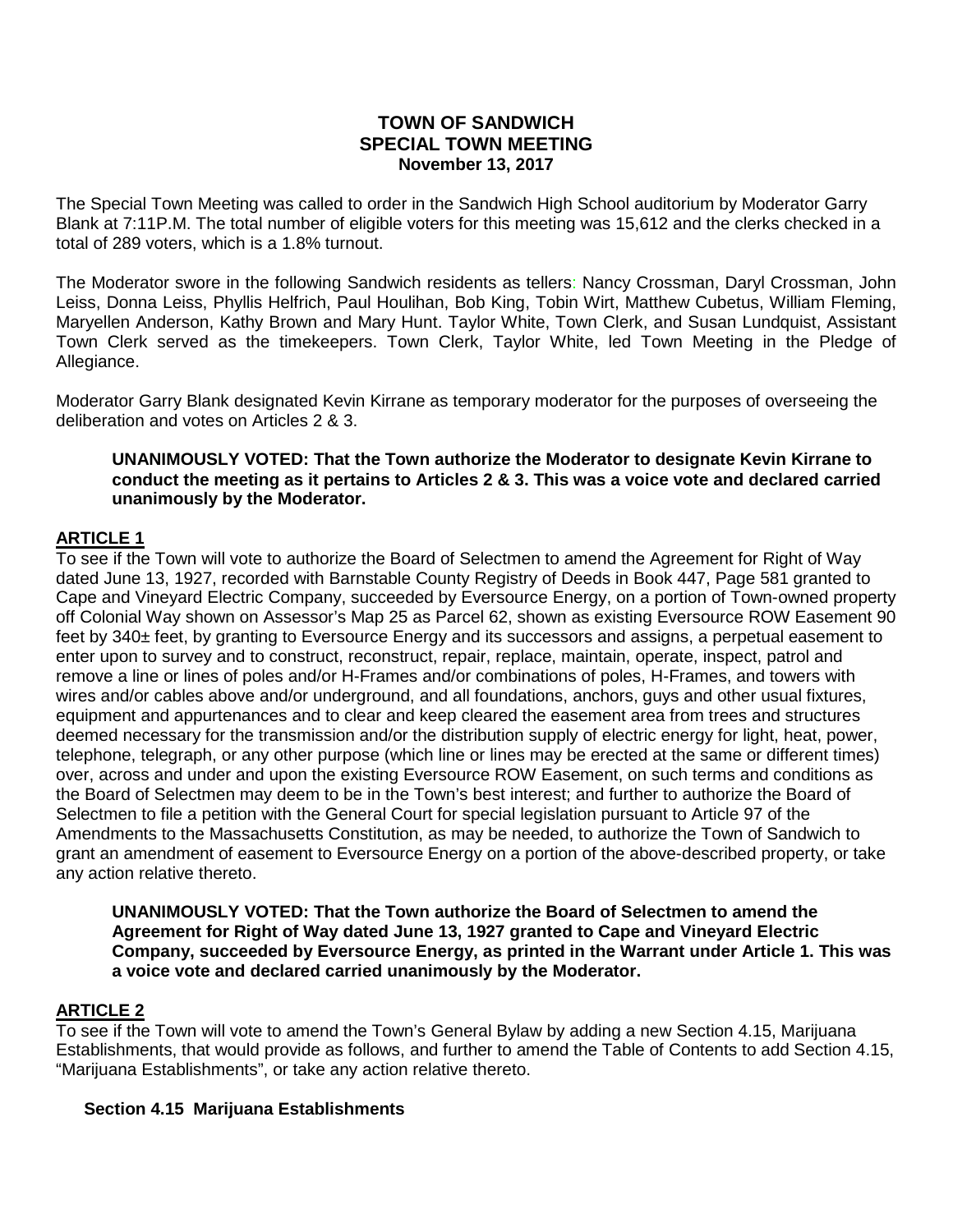Consistent with G.L. c.94G, § 3(a)(2), all types of non-medical "marijuana establishments" as defined in G.L. c.94G, §1, to include marijuana cultivators, independent testing laboratory, marijuana product manufacturers, marijuana retailers or any other types of licensed marijuana-related businesses, shall be prohibited within the Town of Sandwich.

**David Darling of Old County Road moved to indefinitely postpone Article 2. There was a second from the floor. This was a voice vote and declared not carried by the Moderator.**

**Matthew Cubetus of Windsong Road made a motion to move the question. There was a second from the floor. This was a voice vote and declared carried by the Moderator.**

**VOTED: That the Town amend the Town's General Bylaw by adding a new Section 4.15, Marijuana Establishments, and amend the Table of Contents to add Section 4.15, "Marijuana Establishments", as printed in the Warrant under Article 2. This was a voice vote and declared carried by the Moderator.**

### **ARTICLE 3**

To see if the Town will vote to amend the Sandwich Protective Zoning By-laws by adding a new Section 8050, Marijuana Establishments, that would provide as follows, and further to amend the Table of Contents to add the new Section 8050, "Marijuana Establishments", or take any action relative thereto.

### **8050 – Marijuana Establishments**

Consistent with G.L. c.94G, §3(a)(2), all types of non-medical "marijuana establishments" as defined in G.L. c.94G, §1, to include marijuana cultivators, independent testing laboratory, marijuana product manufacturers, marijuana retailers or any other types of licensed marijuana-related businesses, shall be prohibited within the Town of Sandwich.

**VOTED: That the Town amend the Sandwich Protective Zoning By-laws by adding a new Section 8050, Marijuana Establishments, and amend the Table of Contents to add the new Section 8050, "Marijuana Establishments", as printed in the Warrant under Article 3. This was a voice vote and declared carried by the required two-thirds majority by the Moderator.**

**COUNTED VOTE: The vote was doubted by at least seven town meeting voters standing. The Moderator called for a counted vote. The counted vote was taken and declared carried by the required two-thirds majority by the Moderator by a vote of 209 yeas and 45 nays.** 

### **ARTICLE 4**

To see if the Town will vote to amend the Sandwich Protective Zoning By-laws by adding a new Section 8100, Municipal Reuse Overlay District, that would provide as follows, and further to amend the Table of Contents to add the new Section 8100, "Municipal Reuse Overlay District", or take any action relative thereto.

### **8100. Municipal Reuse Overlay District – Purpose**

The purpose of this overlay district is to allow for reuse of municipal properties that no longer serve the originally intended purpose. This zoning district provides zoning flexibility to allow for this redevelopment, while also allowing for the preservation of open space on adjoining Town-owned land. Given the historic nature of Sandwich, many Town buildings and lands are now encompassed by uses that have been developed over the past several decades and the buildings, specifically, might not be congruent with surrounding uses. When Town buildings and lands no longer serve a municipal purpose this section envisions a process and zoning to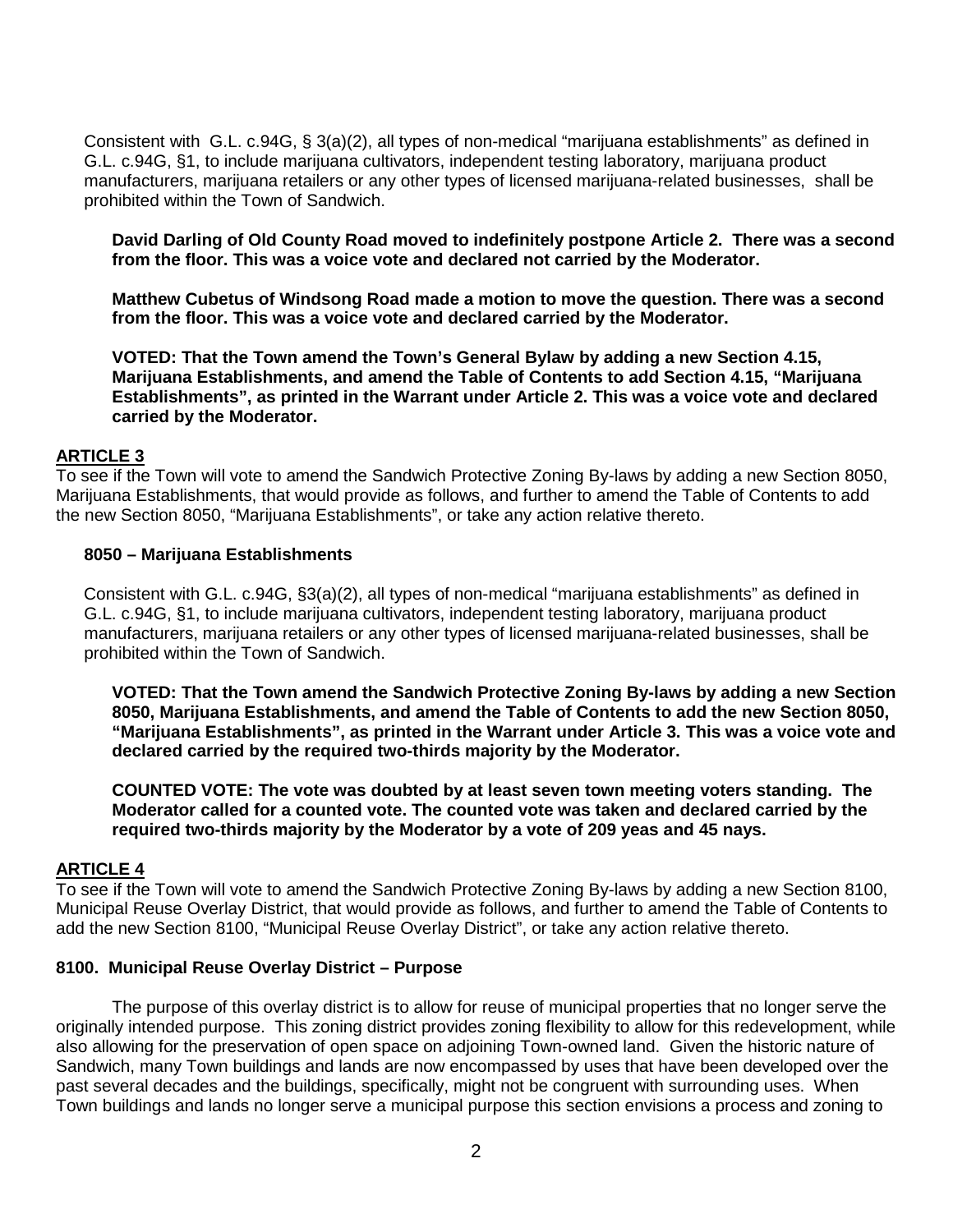allow for reuse, either by a public or private entity, which will best serve the community but will minimize impacts to surrounding neighborhoods.

### **8110. Location**

The Municipal Reuse Overlay District is herein established as an overlay district and shall be superimposed on other districts established in this Zoning By-law. A plan entitled "Municipal Reuse Overlay District" prepared by Town of Sandwich and dated August 3, 2017 is on file in the Planning & Development Office. The plan delineates the district and is hereby made a part of this By-law.

## **8115. Definitions**

**Adult Retirement Development** – see Zoning By-law Section 7020

### **Assisted Living Facility** – see Zoning By-law Section 7020

**Co-working / cooperative office** – work space leased at short term intervals and includes shared space, private space, and group space plus typical office equipment like printer, copier, fax, etc. May include kitchenette for preparation of personal meals but not for commercial meal preparation.

### **8120. Special Permit Filing Requirements**

The issuance of any special permit for any use or structure in the District shall be governed by the requirements of this Bylaw and by the requirements and procedures set forth under Sections 1330 through 1370 of this Zoning By-law. In the event of a conflict between these provisions, the stricter provisions shall be applied. The SPGA is authorized, upon receipt of a written request, to waive specific submission requirements of Sections 1330 through Sections 1370 if the SPGA deems a particular requirement to be duplicative or unnecessary. The Special Permit Granting Authority for this overlay district is the Zoning Board of Appeals.

## **8130. Dimensional Requirements and Allowed Uses**

## **8131. The following dimensional requirements are applicable to the overlay district:**

- Minimum lot size 5 acres
- Minimum lot frontage 150 feet
- Minimum front yard 30 feet
- Minimum side & rear yard 25 feet
- Maximum lot coverage not to exceed existing lot coverage percentage

- Maximum building height – Any newly-constructed structures may not exceed the maximum building height set forth in Section 2600 except by special permit from the Zoning Board of Appeals.

- Maximum shape factor – 22

# **8132. The following uses are allowed by-right in the overlay district:**

- Residential – multi-family\*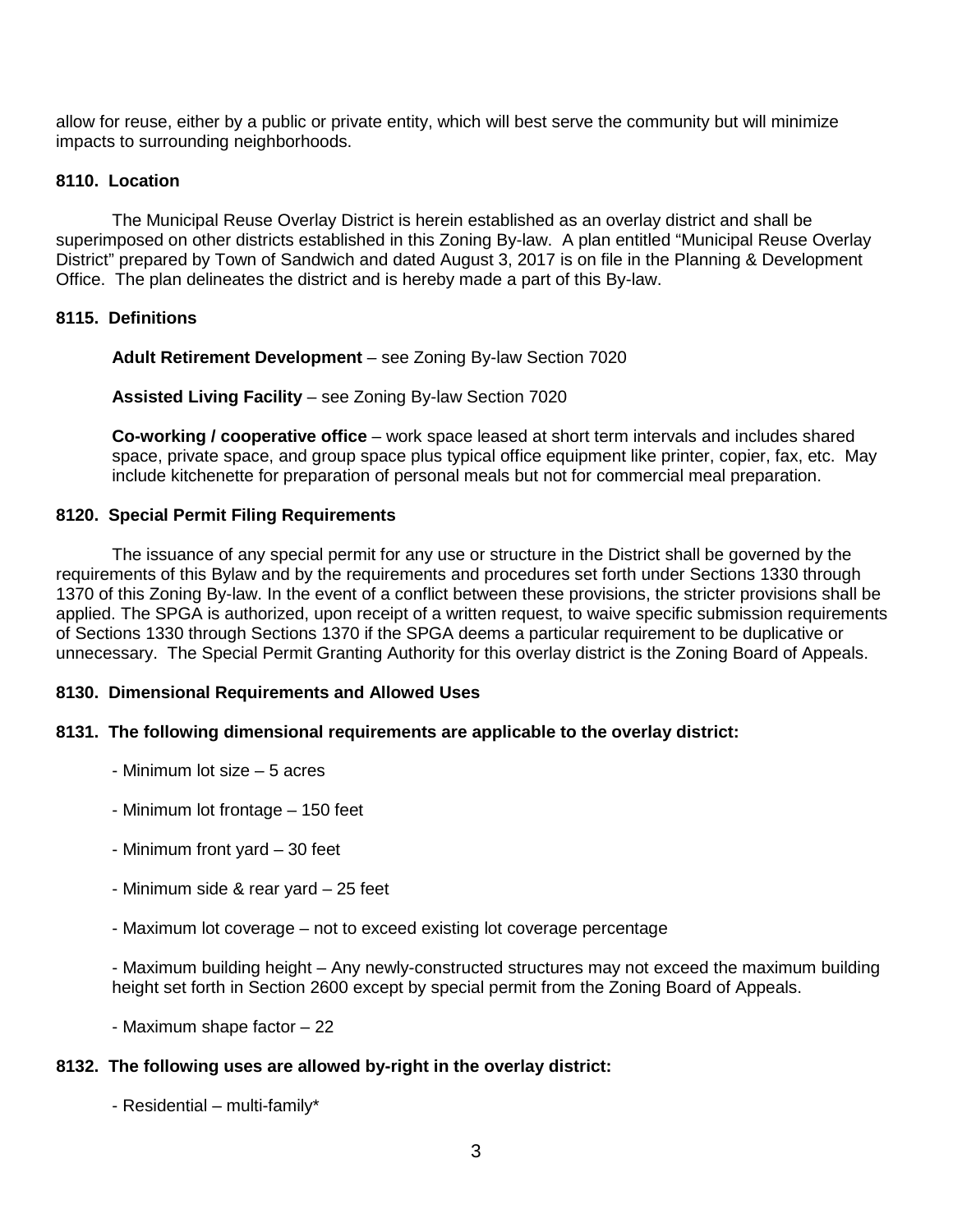- Municipal

## **8133. The following uses are allowed by special permit in the overlay district:**

- Office
- Co-working / cooperative office
- Artist Studios
- Museum
- Assisted living facility
- Continuing care retirement community (CCRC)
- Adult Retirement Development
- Childcare facility
- Nursing home, convalescent home, hospice care
- Adult day care
- Cultural facility

\*Residential density for an all-residential development is 10 units per acre. Residential density for mixed-use development with two levels of residential units is 6.5 units per acre or 3.5 units if one level. No rounding of partial units will be allowed. If the number of multi-family dwelling units allowed on a lot exceeds 10, there shall be two separate points of access and egress supplied. The location of these shall comply with the dimensional requirements for separation and visibility of Section 3140 of these by-laws. These access roads shall be interconnected on the lot so as not to form separate dead ends.

## **8140. Conditions**

The Zoning Board of Appeals may impose reasonable conditions, safeguards and limitations on time or use of any special permit granted.

## **8150. Severability**

The provisions of this Bylaw are severable. The invalidity of any Section or provision of this Zoning Bylaw shall not invalidate any other Section or provision hereof.

**Robert King of Summer Street proposed an amendment to Article 4. Town Counsel, John Gorgio, offered an opinion that the amendment as presented is outside the scope of the discussion. The Moderator ruled the amendment out of order.** 

**John Juros of Cranberry Trail moved to call the question. There was a second from the floor. This was a voice vote and declared carried by majority by the Moderator.**